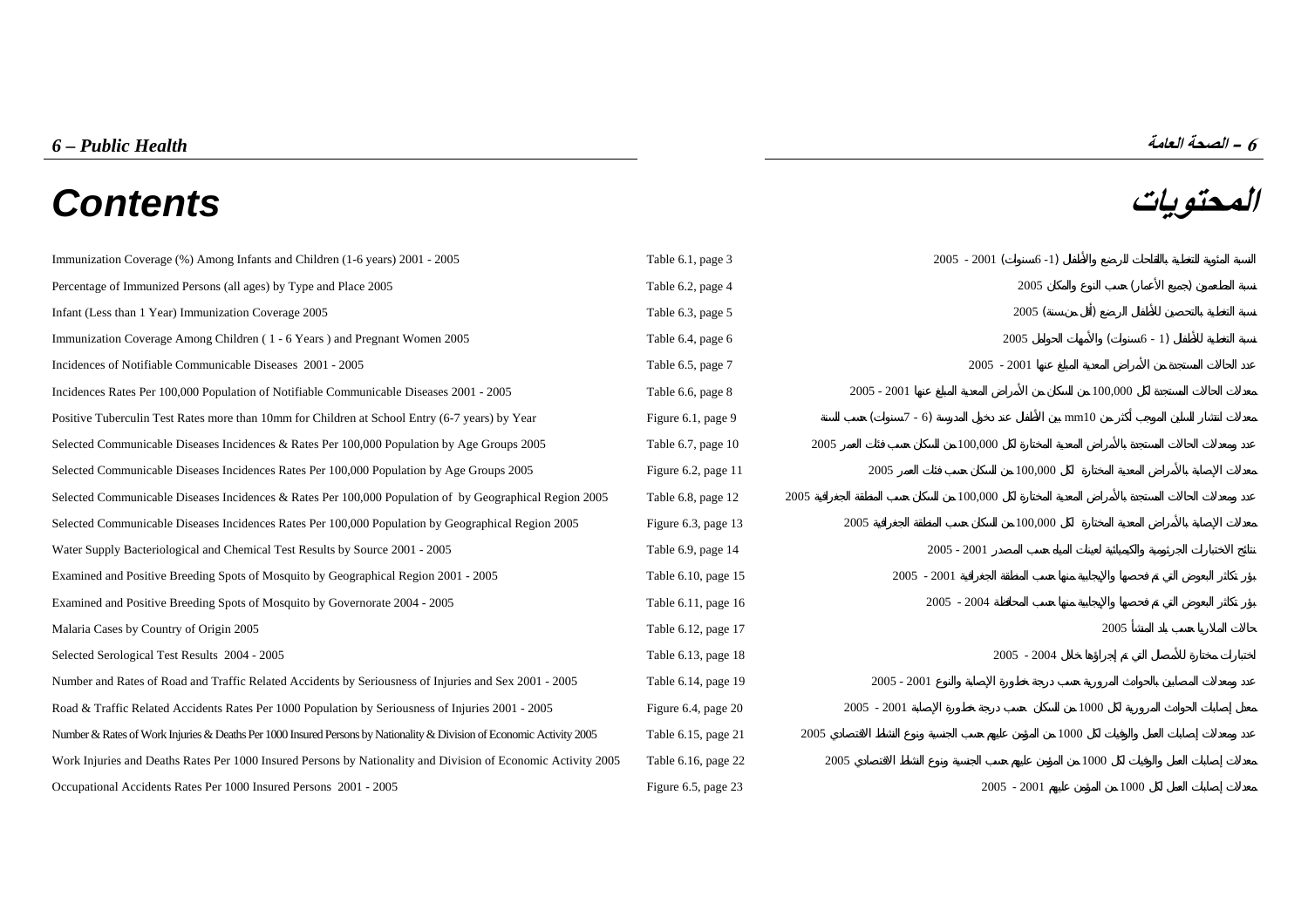# **الإصطلاحات** *Conventions*

National Bank of Bahrain Health Center at Dair re-opened in October 2005 with some new added services. For more details, please refer to Primary Health Care chapter "Primary Health Care Summary".

# **Table 6.1**

MMR1: A shift of Measles vaccine for Infant from the age of 9 months to age 1 year since 1999.

Percentage Coverage of TT will normally be decreased by time as most of the pregnant women were immuned at childhood or school vaccination program.

Percentage Coverage for child immuned at birth by Tetanus vaccination against Tetanus Neonatorum will normally be increased by the number of newborns protected at birth against Tetanus from their mother who received 2 doses or more of Tetanus any time in her life.

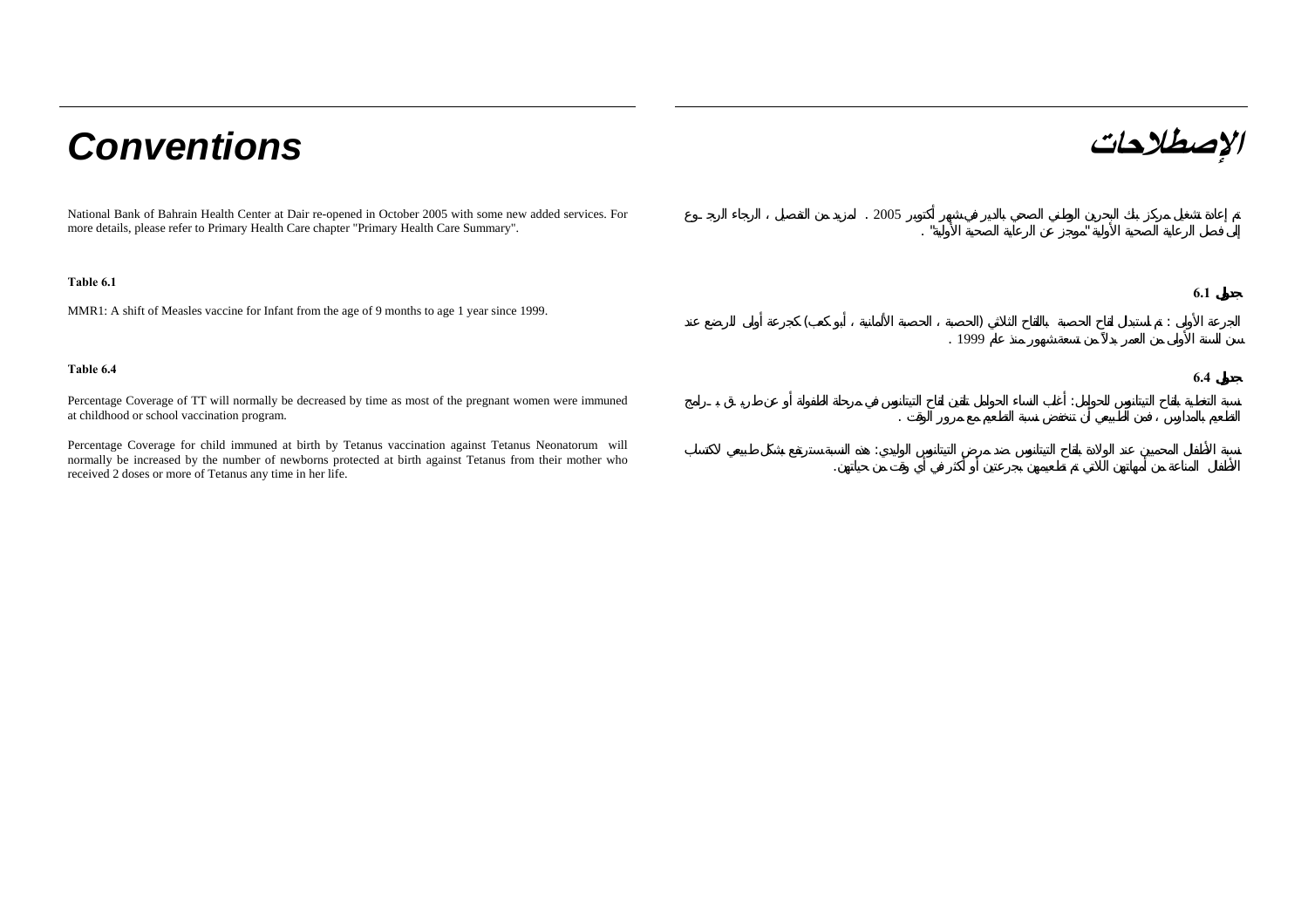|                 | Table 6.1                                                                  |
|-----------------|----------------------------------------------------------------------------|
| $2005 - 2001$ ( | $6-1)$                                                                     |
|                 | Immunization Coverage (%) Among Infants and Children (1-6 years) 2001-2005 |

<span id="page-2-0"></span>

| Vaccine                                     | 2005 | 2004 | 2003 | 2002 | 2001 |  |
|---------------------------------------------|------|------|------|------|------|--|
|                                             |      |      |      |      |      |  |
| Infant < 1 Year                             |      |      |      |      |      |  |
| Third dose of DPT                           | 98.2 | 97.7 | 97.3 | 98   | 99   |  |
| (Diphtheria, Tetanus, Pertussis)            |      |      |      |      |      |  |
| Third dose of OPV (Oral Polio)              | 98.1 | 97.7 | 97.3 | 98   | 99   |  |
| Third dose of Hepatitis B (HB)              | 98   | 98   | 98   | 98   | 99   |  |
| Third dose of Haemophilus Influenza B (Hib) | 98.2 | 97.8 | 97.2 | 98   | 99   |  |
|                                             |      |      |      |      |      |  |
| Children of age 1 Year                      |      |      |      |      |      |  |
| MMR1 (Mumps, Measles, Rubella - dose 1)     | 100  | 98.8 | 100  | 99.9 | 97   |  |
|                                             |      |      |      |      |      |  |
| Children of age 6 Years                     |      |      |      |      |      |  |
| MMR2 (Mumps, Measles, Rubella - dose 2)     | 99   | 100  | 99.5 | 97   | 99   |  |
|                                             |      |      |      |      |      |  |
|                                             |      |      |      |      |      |  |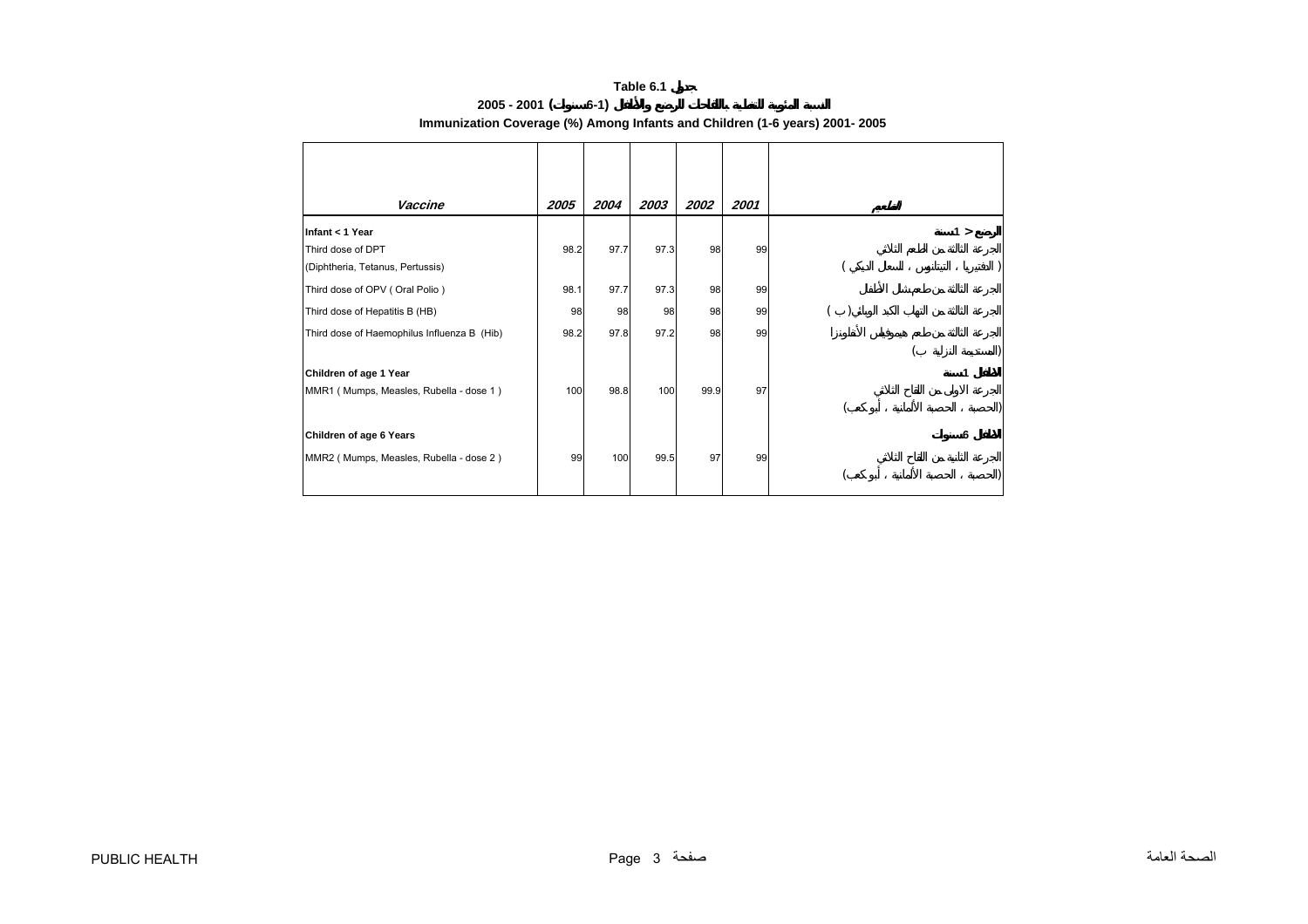|                                                                   | Table 6.2 |  |
|-------------------------------------------------------------------|-----------|--|
| 2005                                                              |           |  |
| Percentage of Immunized Persons (all ages) by Type and Place 2005 |           |  |

|                                                                                             |              | $\overline{\mathbf{2}}$             |                             |                | $\mathbf{1}$                    |                                 |                  |
|---------------------------------------------------------------------------------------------|--------------|-------------------------------------|-----------------------------|----------------|---------------------------------|---------------------------------|------------------|
| <b>Type of Immunization</b>                                                                 | <b>Total</b> | Hospitals<br>& Clinics <sup>2</sup> | <b>Military</b><br>Hospital | <b>Schools</b> | Sh.Sabah<br>$H.C.$ <sup>1</sup> | <b>Health</b><br><b>Centres</b> |                  |
| DPT (Diphtheria, Pertussis, Tetanus)                                                        | 71,005       | 6.1                                 | 4.9                         |                |                                 | 89.0                            |                  |
| OPV (Oral Polio Vaccine)                                                                    | 71,360       | 6.2                                 | 5.0                         |                |                                 | 88.8                            |                  |
| DT-Diphtheria, Tetanus (Children)                                                           | 361          | 33.2                                | 10.2                        |                |                                 | 56.5                            |                  |
| TD - Tetanus, Diphtheria (Adult)                                                            | 74,924       | 22.5                                | 1.5                         | 5.0            | 19.8                            | 51.2                            |                  |
| TT (Tetanus Toxoid) Pregnant women                                                          | 10,741       | 11.6                                | 7.7                         |                |                                 | 80.7                            |                  |
| MMR (Mumps, Measles, Rubella)                                                               | 44,391       | 2.3                                 | 2.1                         | 1.5            | 36.7                            | 57.4                            |                  |
| BCG (Bacillus Calmette Guerin) <sup>3</sup>                                                 | 2,867        | 31.4                                | 20.4                        | 48.2           |                                 |                                 | 3                |
| Cholera                                                                                     |              |                                     |                             |                |                                 |                                 |                  |
| <b>Typhoid fever</b>                                                                        | 9,330        | 2.6                                 |                             | 12.2           |                                 | 85.2                            |                  |
| Yellow fever                                                                                | 470          |                                     |                             | 100.0          |                                 |                                 |                  |
| Meningococcal                                                                               | 41,179       | 4.2                                 | 0.1                         | 1.8            |                                 | 93.9                            |                  |
| Hepatitis B (HB)                                                                            | 94,213       | 6.7                                 | 3.9                         | 0.6            | 32.0                            | 56.8                            |                  |
| Haemophilus Influenzae B (Hib)                                                              | 72,086       | 5.3                                 | 4.8                         |                |                                 | 89.9                            |                  |
| Rabies                                                                                      |              |                                     |                             | 100.0          |                                 |                                 |                  |
| Pneumococcal                                                                                | 112          | 66.1                                |                             | 3.6            |                                 | 30.4                            |                  |
| Hepatitis A - Child                                                                         | 16,534       | 3.8                                 |                             | 0.1            |                                 | 96.1                            | $\left( \right)$ |
| Hepatitis A - Adult                                                                         | 1,223        | 69.8                                |                             | 16.7           |                                 | 13.5                            |                  |
| Injection Polio Vaccine (IPV) 4                                                             | 28           | 17.9                                |                             |                |                                 | 82.1                            |                  |
| Chickenpox                                                                                  | 929          | 97.3                                |                             | 0.4            |                                 | 2.3                             |                  |
| Influenza                                                                                   | 3,472        | 60.5                                | 0.2                         | 15.6           |                                 | 23.8                            |                  |
| Sh. Sabah H.C: vaccinations are carried out at this Health Center on behalf of the Public   |              |                                     |                             |                |                                 |                                 |                  |
| Health Directorate, which include vaccinations to travelers and schools. Those vaccinations |              |                                     |                             |                |                                 |                                 |                  |
| carried out for patients within its own catchment area are included under "Health Centers". |              |                                     |                             |                |                                 |                                 |                  |
| <sup>2</sup> Hospitals & Clinics: include government and private facilities.                |              |                                     |                             |                |                                 |                                 |                  |
| $3$ BCG vaccination, which provides protection against tuberculosis, is given at            |              |                                     |                             |                |                                 |                                 |                  |
| pre-schoold age (4-6 years old) to those children who are found to be tuberculin negative.  |              |                                     |                             |                |                                 | $6 - 4$                         |                  |

*4) Injection Polio Vaccine ((IPV) is given to children for special cases.* . *<sup>4</sup>*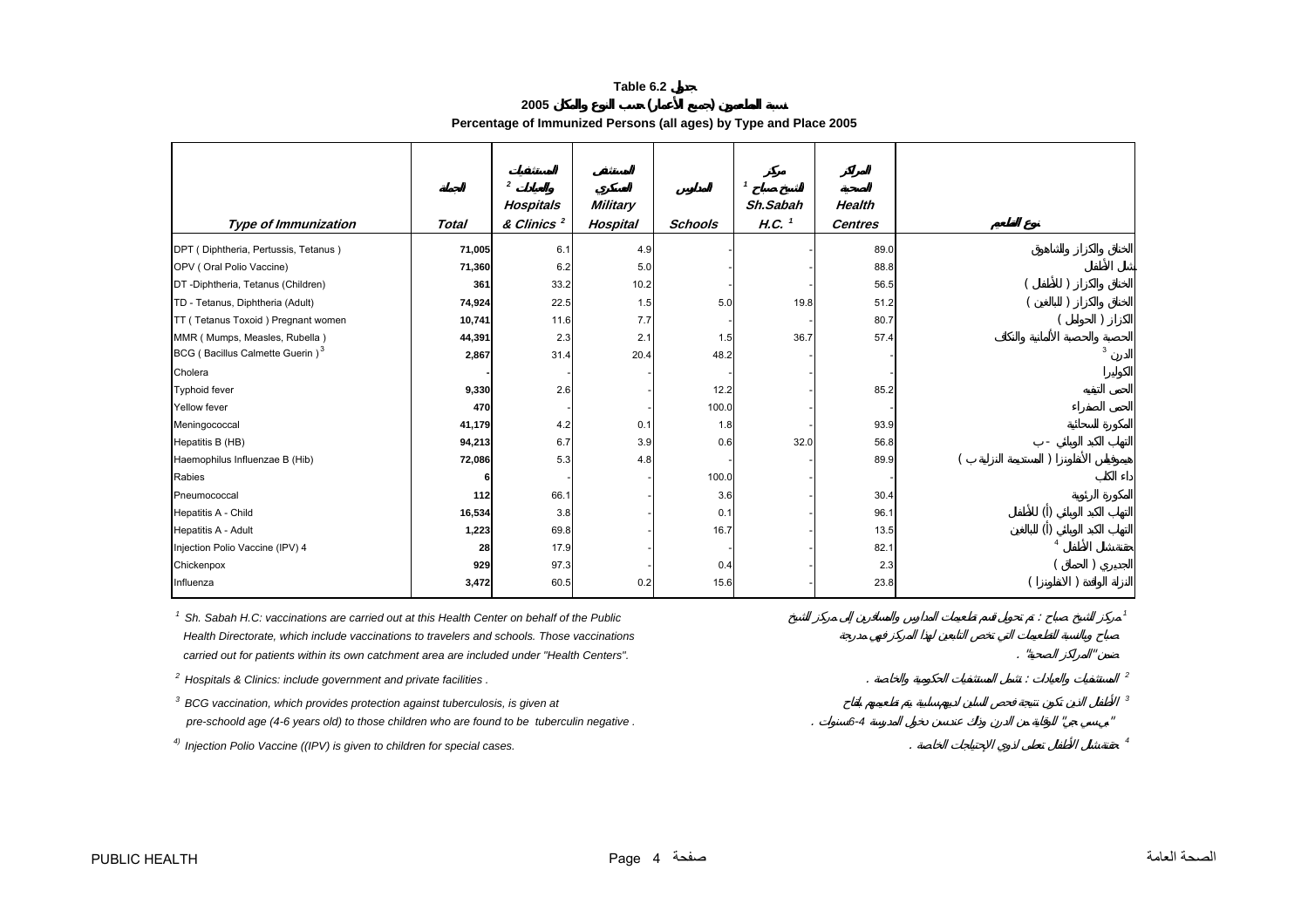**2005 ( )** 

**Infant (Less than 1 Year) Immunization Coverage 2005**

<span id="page-4-0"></span>

|              | <b>Immunization Coverage</b> |                         |               |              |                               |             |               |              |            |                                 |               |              |            |                              |            |                                                  |
|--------------|------------------------------|-------------------------|---------------|--------------|-------------------------------|-------------|---------------|--------------|------------|---------------------------------|---------------|--------------|------------|------------------------------|------------|--------------------------------------------------|
|              |                              |                         |               |              |                               |             |               |              |            |                                 |               |              |            |                              |            |                                                  |
|              |                              |                         |               |              |                               |             |               |              |            |                                 |               |              |            |                              |            |                                                  |
|              |                              | 3rd dose of Haemophilus |               |              | 3rd dose of Viral Hepatitis B |             |               |              |            | 3rd dose of Diphtheria, Tetanus |               |              |            | 3rd dose of Oral polio (OPV) |            |                                                  |
|              |                              | Influenzae b (Hib)      | %             |              | (HB)                          | %           | %             |              |            | & Pertussis (DPT & DT)          | %             |              |            |                              | %          |                                                  |
|              | الجملة                       | %<br>غير                | بعرينى        |              | الجملة                        | غير         | بعرينى        |              | الجملة     | %<br>غير                        | بحريني        |              | الجملة     | %<br>غير                     | بعرينى     |                                                  |
|              |                              | بحرينى                  |               |              |                               | بعرينى      |               |              |            | بعرينى                          |               |              |            | بعرينى                       |            |                                                  |
| %            | Total                        | Non-                    | <b>Bah</b>    | %            | Total                         | Non-        | Bah           | %            | Total      | Non-                            | <b>Bah</b>    | %            | Total      | Non-                         | <b>Bah</b> | <b>Health Center</b>                             |
|              |                              | <b>Bah</b>              |               |              |                               | <b>Bah</b>  |               |              |            | Bah                             |               |              |            | <b>Bah</b>                   |            |                                                  |
| 92.4         | 2,294                        | 87.5                    | 93.8          | 92.4         | 2,296                         | 87.8        | 93.8          | 92.4         | 2,295      | 87.5                            | 93.8          | 92.4         | 2,294      | 87.5                         |            | 93.8 Region I                                    |
| 88.7         | 628                          | 93.1                    | 86.4          | 88.8         | 629                           | 93.5        | 86.4          | 88.7         | 628        | 93.1                            | 86.4          | 88.7         | 628        | 93.1                         |            | 86.4 Muharraq                                    |
| 98.1         | 661                          | 99.0                    | 97.6          | 98.1         | 661                           | 99.0        | 97.6          | 98.1         | 661        | 99.0                            | 97.6          | 98.1         | 661        | 99.0                         |            | 97.6 Sh.Salman                                   |
| 88.1         | 599                          | 53.1                    | 93.8          | 88.2         | 600                           | 54.2        | 93.8          | 88.2         | 600        | 53.1                            | 94.0          | 88.1         | 599        | 53.1                         |            | 93.8 NBB                                         |
| 96.2         | 406                          | 65.0                    | 97.8          | 96.2         | 406                           | 65.0        | 97.8          | 96.2         | 406        | 65.0                            | 97.8          | 96.2         | 406        | 65.0                         |            | 97.8 Dair                                        |
| 87.0         | 1,947                        | 81.9                    | 93.6          | 87.5         | 1,958                         | 82.6        | 93.9          | 87.2         | 1,951      | 82.3                            | 93.6          | 87.2         | 1,951      | 82.3                         |            | 93.6 Region II                                   |
| 94.8         | 687                          | 89.3                    | 100.9         | 95.2         | 690                           | 89.3        | 101.8         | 94.8         | 687        | 89.3                            | 100.9         | 94.8         | 687        | 89.3                         |            | 100.9 Naim                                       |
| 94.1         | 402                          | 92.1                    | 98.5          | 94.1         | 402                           | 92.1        | 98.5          | 94.1         | 402        | 92.1                            | 98.5          | 94.1         | 402        | 92.1                         |            | 98.5 Ibn Sinna                                   |
| 75.7         | 514                          | 59.6                    | 89.0          | 75.8         | 515                           | 59.9        | 89.0          | 75.7         | 514        | 59.6                            | 89.0          | 75.7         | 514        | 59.6                         |            | 89.0 Sh.Sabah Al Salem                           |
| 84.9         | 344                          | 85.8                    | 82.9          | 86.7         | 351                           | 88.3        | 82.9          | 85.9         | 348        | 87.2                            | 82.9          | 85.9         | 348        | 87.2                         |            | 82.9 Al Hoora                                    |
| 90.0         | 4,620                        | 34.9                    | 94.8          | 90.0         | 4,621                         | 34.9        | 94.9          | 90.0         | 4,619      | 34.6                            | 94.8          | 90.0         | 4,619      | 34.6                         |            | 94.8 Region III                                  |
| 82.3         | 1,274                        | 43.3                    | 86.2          | 82.2         | 1,273                         | 42.6        | 86.2          | 82.2         | 1,273      | 42.6                            | 86.2          | 82.2         | 1,273      | 42.6                         |            | 86.2 Isa Town                                    |
| 95.5         | 1,242                        | 25.4                    | 99.6          | 95.5         | 1,242                         | 25.4        | 99.6          | 95.5         | 1,242      | 25.4                            | 99.6          | 95.5         | 1,242      | 25.4                         |            | 99.6 Jidhafs                                     |
| 86.5         | 1,050                        | 33.3                    | 94.7          | 86.7         | 1,052                         | 34.0        | 94.8          | 86.5         | 1,050      | 33.3                            | 94.7          | 86.5         | 1,050      | 33.3                         |            | 94.7 Budaiya                                     |
| 106.4        | 484                          | 24.0                    | 111.2         | 106.4        | 484                           | 24.0        | 111.2         | 106.4        | 484        | 24.0                            | 111.2         | 106.4        | 484        | 24.0                         |            | 111.2 Bilad Al Kadeem                            |
| 92.2         | 570                          | 35.3                    | 93.8          | 92.2         | 570                           | 35.3        | 93.8          | 92.2         | 570        | 35.3                            | 93.8          | 92.2         | 570        | 35.3                         |            | 93.8 A'Ali                                       |
| 80.3         | 4,189                        | 46.7                    | 87.8          | 80.4         | 4,194                         | 46.8        | 87.9          | 80.4         | 4,193      | 46.7                            | 87.9          | 80.4         | 4,193      | 46.7                         |            | 87.9 Region IV                                   |
| 78.7         | 619                          | 7.7                     | 86.5          | 78.7         | 619                           | 7.7         | 86.5          | 78.7         | 619        | 7.7                             | 86.5          | 78.7         | 619        | 7.7                          |            | 86.5 Hamad Town                                  |
| 94.8         | 944                          | 69.6                    | 95.4          | 94.8         | 944                           | 69.6        | 95.4          | 94.8         | 944        | 69.6                            | 95.4          | 94.8         | 944        | 69.6                         |            | 95.4 Sitra                                       |
| 60.8         | 665                          | 48.3                    | 66.6          | 60.8         | 665                           | 48.3        | 66.6          | 60.8         | 665        | 48.3                            | 66.6          | 60.8         | 665        | 48.3                         |            | 66.6 Hamad Kanoo & Jaw & Asker Clinic            |
| 64.9<br>97.2 | 700<br>614                   | 62.4<br>5.8             | 66.3<br>105.3 | 65.0<br>97.8 | 701<br>618                    | 62.7<br>5.8 | 66.3<br>106.0 | 64.9<br>97.8 | 700<br>618 | 62.4<br>5.8                     | 66.3<br>106.0 | 64.9<br>97.8 | 700<br>618 | 62.4<br>5.8                  |            | 66.3 East Riffa<br>106.0 Kuwait & Zallaq Clinic* |
| 102.7        | 647                          | 10.5                    | 111.9         | 102.7        | 647                           | 10.5        | 111.9         | 102.7        | 647        | 10.5                            | 111.9         | 102.7        | 647        | 10.5                         |            | 111.9 Mohammed Jassim Kanoo                      |
| 86.6         | 13,050                       | 14.1                    | 72.5          | 86.7         | 13,069                        | 14.1        | 72.6          | 86.6         | 13,058     | 14.1                            | 72.5          | 86.6         | 13,057     | 14.1                         |            | 72.5 % HC Coverage                               |
| 11.6         | 1,750                        | 5.2                     | 6.4           | 11.7         | 1,765                         | 5.3         | 6.4           | 11.5         | 1,736      | 5.2                             | 6.4           | 11.5         | 1,736      | 5.2                          |            | 6.4 % Private Coverage                           |
| 98.2         | 14,800                       | 19.3                    | 78.9          | 98.4         | 14,834                        | 19.4        | 79.0          | 98.2         | 14,794     | 19.2                            | 78.9          | 98.1         | 14,793     | 19.2                         |            | 78.9 Total & Percentage                          |

*\* MCH services are not available on these clinics, but the services are given at the corresponding H.C.* . *\**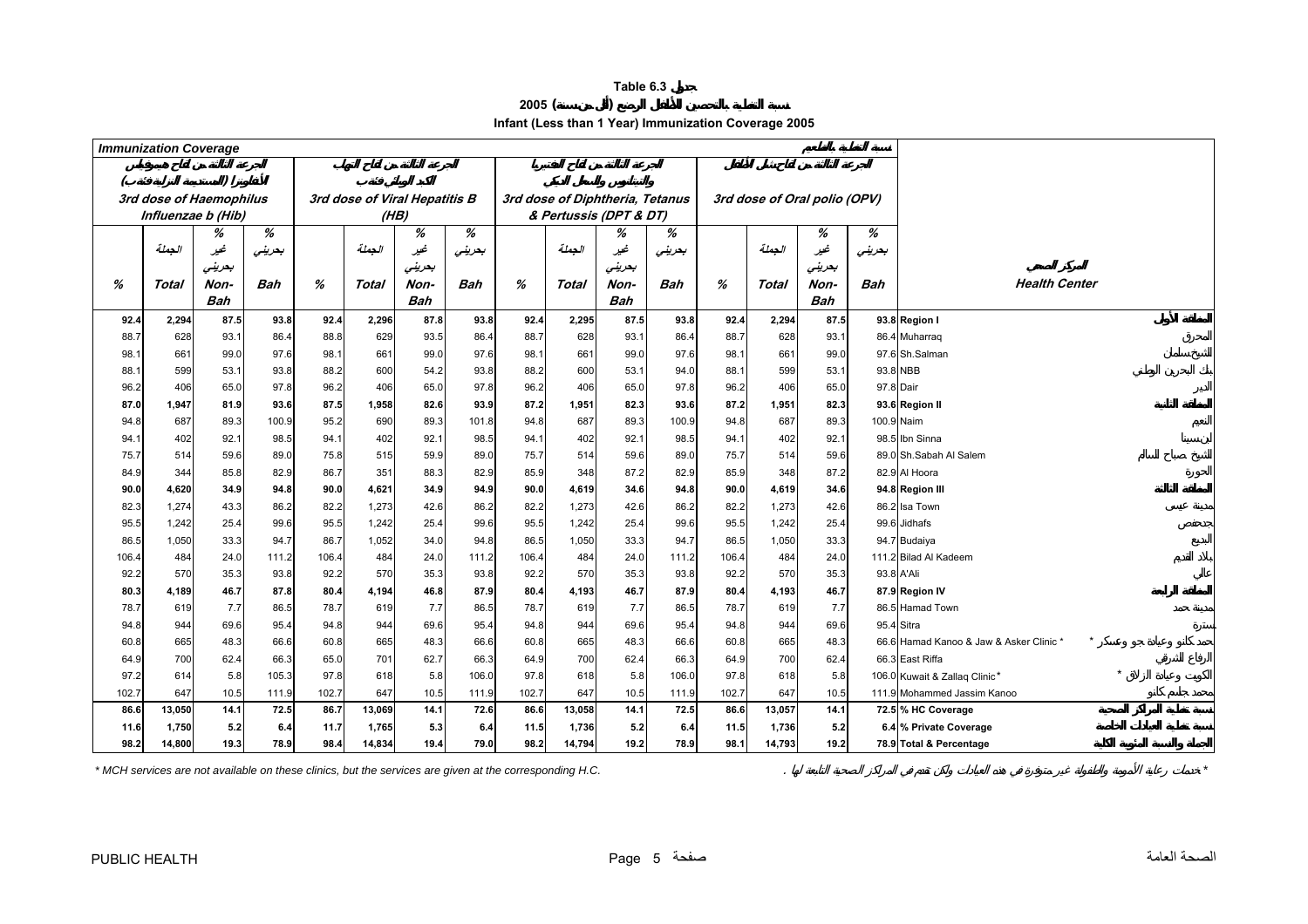**Table 6.4 2005 ( 6 - 1) Immunization Coverage Among Children ( 1 - 6 Years ) and Pregnant Women 2005**

<span id="page-5-0"></span>

|                         |                  |                     |              |           |              |                                                 |            | <b>Immunization Coverage</b> |                                         |       |             |                                           |
|-------------------------|------------------|---------------------|--------------|-----------|--------------|-------------------------------------------------|------------|------------------------------|-----------------------------------------|-------|-------------|-------------------------------------------|
| <b>Child protection</b> |                  | % of pregnant women |              |           |              | الجرعة الثانية من لقاح الحصبة والحصبة الألمانية |            |                              |                                         |       |             |                                           |
|                         | rate at birth by | received 2 or more  |              |           |              | والنكاف ، للفنة العمرية 4-6 سنوات)              |            |                              |                                         |       |             |                                           |
| $TT+$ (PAB)             |                  | doses of tetanus    |              |           |              | 2 <sup>nd</sup> dose of Mumps, Measles,         |            |                              | 1 <sup>st</sup> dose of Mumps, Measles, |       |             |                                           |
|                         |                  | toxoid $(2TT+)$     |              |           |              | Rubella (MMR2, 4-6 Years)                       |            |                              | Rubella (MMR1)                          |       |             |                                           |
|                         |                  |                     |              |           |              | %                                               | %          |                              |                                         | %     | %           |                                           |
| %                       |                  | %                   |              | %         |              |                                                 |            | %                            |                                         |       |             | <b>Health Center</b>                      |
|                         | <b>Total</b>     |                     | <b>Total</b> |           | <b>Total</b> | N-Bah                                           | <b>Bah</b> |                              | <b>Total</b>                            | N-Bah | <b>Bah</b>  |                                           |
| 91.9                    | 2,116            | 39.4                | 986          | 92.1      | 2,017        | 99.6                                            | 90.2       | 95.8                         | 2,375                                   | 92.3  |             | 96.7 Region I                             |
| 99.0                    | 618              | 57.6                | 411          | 77.6      | 508          | 74.5                                            | 78.9       | 90.2                         | 624                                     | 93.2  |             | 88.8 Muharraq                             |
| 64.1                    | 422              | 50.4                | 343          | 105.3     | 681          | 131.7                                           | 94.3       | 99.1                         | 693                                     | 100.5 |             | 98.6 Sh.Salman                            |
| 102.9                   | 629              | 32.9                | 225          | 85.2      | 517          | 82.0                                            | 85.5       | 95.4                         | 647                                     | 78.9  |             | 97.4 NBB                                  |
| 109.3                   | 447              | 1.7                 | 7            | 111.1     | 311          | 83.3                                            | 111.7      | 100.2                        | 411                                     | 52.2  | 103.1 Dair  |                                           |
| 66.8                    | 1,293            | 46.5                | 1,048        | 68.5      | 1,597        | 63.2                                            | 75.0       | 88.6                         | 2,112                                   | 86.9  |             | 90.6 Region II                            |
| 74.7                    | 495              | 47.3                | 345          | 63.6      | 496          | 54.0                                            | 74.1       | 92.2                         | 690                                     | 81.9  | 105.5 Naim  |                                           |
| 76.2                    | 297              | 55.2                | 239          | 72.1      | 325          | 70.8                                            | 74.3       | 98.7                         | 457                                     | 101.0 |             | 94.6 Ibn Sinna                            |
| 44.1                    | 226              | 35.8                | 244          | 64.0      | 438          | 55.3                                            | 70.7       | 80.1                         | 551                                     | 73.5  |             | 84.8 Sh.Sabah al Salem                    |
| 74.3                    | 275              | 54.2                | 220          | 80.9      | 338          | 76.2                                            | 93.0       | 87.5                         | 414                                     | 92.9  |             | 75.8 Al Hoora                             |
| 86.9                    | 3,972            | 47.7                | 2,471        | 92.8      | 3,984        | 28.1                                            | 99.2       | 90.9                         | 4,441                                   | 28.9  |             | 96.4 Region III                           |
| 97.2                    | 1,260            | 42.8                | 666          | 89.3      | 1,166        | 27.5                                            | 96.6       | 89.4                         | 1,302                                   | 51.8  |             | 93.3 Isa Town                             |
| 93.6                    | 1,171            | 53.7                | 706          | 91.6      | 1,074        | 13.0                                            | 96.6       | 92.3                         | 1,198                                   | 19.4  |             | 96.0 Jidhafs                              |
| 71.2                    | 733              | 45.3                | 556          | 96.1      | 947          | 36.8                                            | 105.7      | 87.1                         | 983                                     | 15.2  |             | 98.2 Budaiya                              |
| 91.3                    | 398              | 42.8                | 196          | 77.4      | 336          | 23.1                                            | 80.9       | 90.0                         | 397                                     | 10.7  |             | 95.4 Bilad Al Kadeem                      |
| 73.3                    | 410              | 55.5                | 347          | 117.0     | 461          | 33.3                                            | 119.6      | 99.8                         | 561                                     | 30.0  | 102.4 A'Ali |                                           |
| 78.6                    | 3,277            | 35.8                | 1,887        | 98.9      | 4,146        | 72.3                                            | 104.6      | 80.5                         | 4,086                                   | 45.5  |             | 88.9 Region V                             |
| 85.7                    | 478              | 27.7                | 222          | 66.2      | 772          | 6.2                                             | 72.6       | 86.1                         | 655                                     | 4.2   |             | 97.9 Hamad Town                           |
| 95.1                    | 905              | 46.8                | 470          | 96.3      | 732          | 30.8                                            | 98.6       | 94.1                         | 890                                     | 39.4  |             | 96.1 Sitra                                |
| 74.3                    | 504              | 22.6                | 249          | 80.9      | 722          | 47.3                                            | 96.4       | 55.5                         | 627                                     | 46.2  |             | 59.9 Hamad Kanoo and Jaw & Asker Clinic * |
| 63.0                    | 490              | 31.1                | 337          | 94.5      | 814          | 114.4                                           | 85.1       | 68.0                         | 734                                     | 61.8  |             | 71.9 East Riffa                           |
| 92.6                    | 573              | 56.5                | 361          | 95.7      | 490          | 3.6                                             | 101.0      | 99.0                         | 576                                     | 3.1   |             | 104.5 Kuwait & Zallaq Clinic *            |
| 56.1                    | 327              | 39.2                | 248          | <b>NA</b> | 616          | <b>NA</b>                                       | <b>NA</b>  | 104.0                        | 604                                     | 16.7  |             | 112.9 Mohammed Jassim Kanoo               |
| 82.1                    | 10,658           | 42.1                | 6,392        | 90.3      | 11,744       | 14.6                                            | 75.7       | 87.8                         | 13,014                                  | 14.8  |             | 73.0 % HC Coverage to                     |
|                         |                  |                     |              |           |              |                                                 |            |                              |                                         |       |             | <b>Registered Live Births</b>             |
| 14.8                    | 1,917            | 6.4                 | 978          | 8.8       | 664          | 2.6                                             | 2.4        | 12.3                         | 1,827                                   | 5.8   |             | 6.6 % Private Coverage to                 |
|                         |                  |                     |              |           |              |                                                 |            |                              |                                         |       |             | <b>Registered Live Births</b>             |
| 96.9                    | 12,575           | 48.5                | 7,370        | 99.1      | 12,408       | 17.2                                            | 78.1       | 100.1                        | 14,841                                  | 20.6  |             | 79.5 Total & Percentage                   |

*\* MCH services are not available on these clinics, but the services are given at the corresponding H.C.* . *\**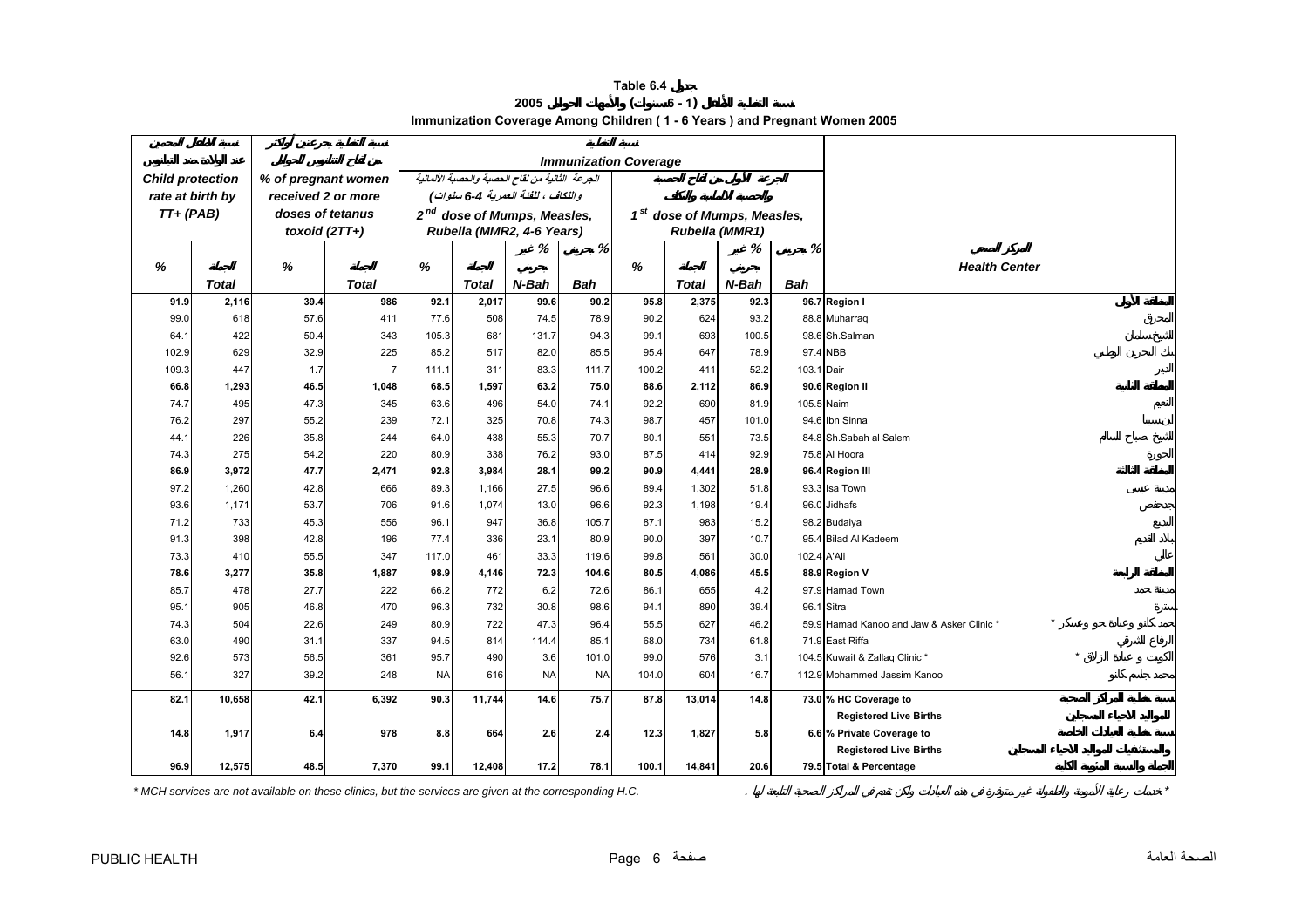**2005 - 2001**

**Incidences of Notifiable Communicable Diseases 2001 - 2005** 

<span id="page-6-0"></span>

|                       | Disease                                       | 2005                | 2004           | 2003           | 2002                    | 2001             | ICD-10 Code |  |
|-----------------------|-----------------------------------------------|---------------------|----------------|----------------|-------------------------|------------------|-------------|--|
|                       | <b>Typhoid fever</b>                          | 12                  | 11             | 15             | 34                      | 41               | A01.0       |  |
|                       | Pulmonary TB *                                | 171                 | 126            | 132            | 128                     | 110              | A15-A16     |  |
| $\overline{1}$        | Non-pulmonary TB *                            | 109                 | 116            | 109            | 66                      | 49               | A17-A19     |  |
| M                     | Diphtheria                                    |                     |                |                |                         |                  | A36         |  |
| M                     | Whooping cough                                |                     |                |                |                         |                  | A37         |  |
| U<br>N                | Neonatal tetanus                              |                     |                |                |                         |                  | A33         |  |
| $\overline{1}$        | Non-neonatal tetanus                          |                     |                |                |                         |                  | A34-A35     |  |
| Z                     | Meningococcal menigitis                       |                     |                |                |                         | 3                | A39.0       |  |
| Α                     | Haemophilus Influenzae (b) meningitis         |                     |                |                |                         |                  | G00.0       |  |
| B                     |                                               |                     |                |                |                         |                  |             |  |
| L<br>E                | Poliomyelitis                                 |                     |                |                |                         |                  | A80         |  |
|                       | Measles                                       |                     | 11             | 12             | 8                       | 5                | <b>B05</b>  |  |
| D                     | Mumps                                         | 87                  | 35             | 35             | 31                      | 31               | <b>B26</b>  |  |
|                       | Rubella                                       | $\overline{7}$      | $\overline{2}$ | 7              | $\overline{\mathbf{c}}$ | $\boldsymbol{2}$ | <b>B06</b>  |  |
| $\mathbf S$           | Chickenpox                                    | 1,812               | 2,924          | 2,579          | 2,469                   | 1,684            | <b>B01</b>  |  |
| E<br>Α                | Influenza                                     | 4,221               | 4,010          | 4,400          | 2,629                   | 2,274            | $J10-J11$   |  |
| S                     | Yellow Fever (Jaundice)                       |                     |                |                |                         |                  | P58-P59     |  |
| $\mathsf E$           | Viral hepatitis: total                        | 239                 | 326            | 293            | 244                     | 241              | B15-B19     |  |
| S                     |                                               | 189<br>Α            | 246            | 236            | 206                     | 179              |             |  |
|                       |                                               | 27<br>B             | 35             | 21             | 18                      | 21               |             |  |
|                       |                                               | C<br>$\overline{4}$ | 11             | 14             |                         |                  |             |  |
| N                     |                                               | 19                  | 34             | 22             | 20                      | 41               |             |  |
| $\circ$               | Other meningitis                              | 22                  | 39             | 44             | 38                      | 41               | G02-G03     |  |
| N                     | Paratyphoid fever                             | $\overline{4}$      | 8              | 10             | 3                       | $\overline{2}$   | A01.1       |  |
| $\mathsf{I}$ D        | Other salmonella infection                    | 400                 | 317            | 339            | 903                     | 229              | A02         |  |
| M I                   | Acute Flaccid Paralysis                       | $\overline{4}$      | $\overline{2}$ | $\overline{2}$ | $\mathsf 3$             | $\overline{7}$   | G82.0       |  |
| M S                   | Shigellosis                                   | 100                 | 178            | 162            | 187                     | 118              | A03         |  |
| U E                   | Food poisoning                                | 282                 | 273            | 156            | 123                     | 121              | A05         |  |
| N A                   | Amoebiasis                                    | 9                   | 15             | 13             | 10                      | $\overline{4}$   | A06         |  |
| $\mathsf{I}$ S<br>Z E | Malaria (P.falciparum)                        | 11                  | 3              | 32             | 15                      | 8                | <b>B50</b>  |  |
| A S                   | Malaria (P.vivax)                             | 57                  | 81             | 55             | 30                      | 46               | <b>B51</b>  |  |
| B                     | Malaria Mixed                                 | 3                   | -1             |                |                         |                  | <b>B52</b>  |  |
| Г                     | Syphilis                                      | 237                 | 191            | 242            | 248                     | 149              | A50-A54     |  |
| $\mathsf E$           | Gonococcal infection                          | 212                 | 233            | 488            | 417                     | 238              | A55         |  |
|                       | Streptococcal sore throat                     | 1,058               | 489            | 775            | 190                     | 183              | A41         |  |
|                       | Leprosy                                       |                     | $\mathbf{1}$   | 12             | $\,6\,$                 | $\overline{7}$   | A31         |  |
|                       | <b>AIDS</b>                                   | 10                  | 5              | 11             | 17                      | $\overline{7}$   | B20-B25     |  |
|                       |                                               |                     |                |                |                         | $\cdots$         | A63-A64     |  |
|                       | transmitted diseases not elsewhere classified |                     |                |                |                         |                  |             |  |
|                       | Other and unspecified predominantly sexually  | 433                 | 458            |                | $\cdots$                |                  |             |  |

*\* Bahraini & Non-Bahraini included, non-Bahraini repatriated according to national policy.* . *\**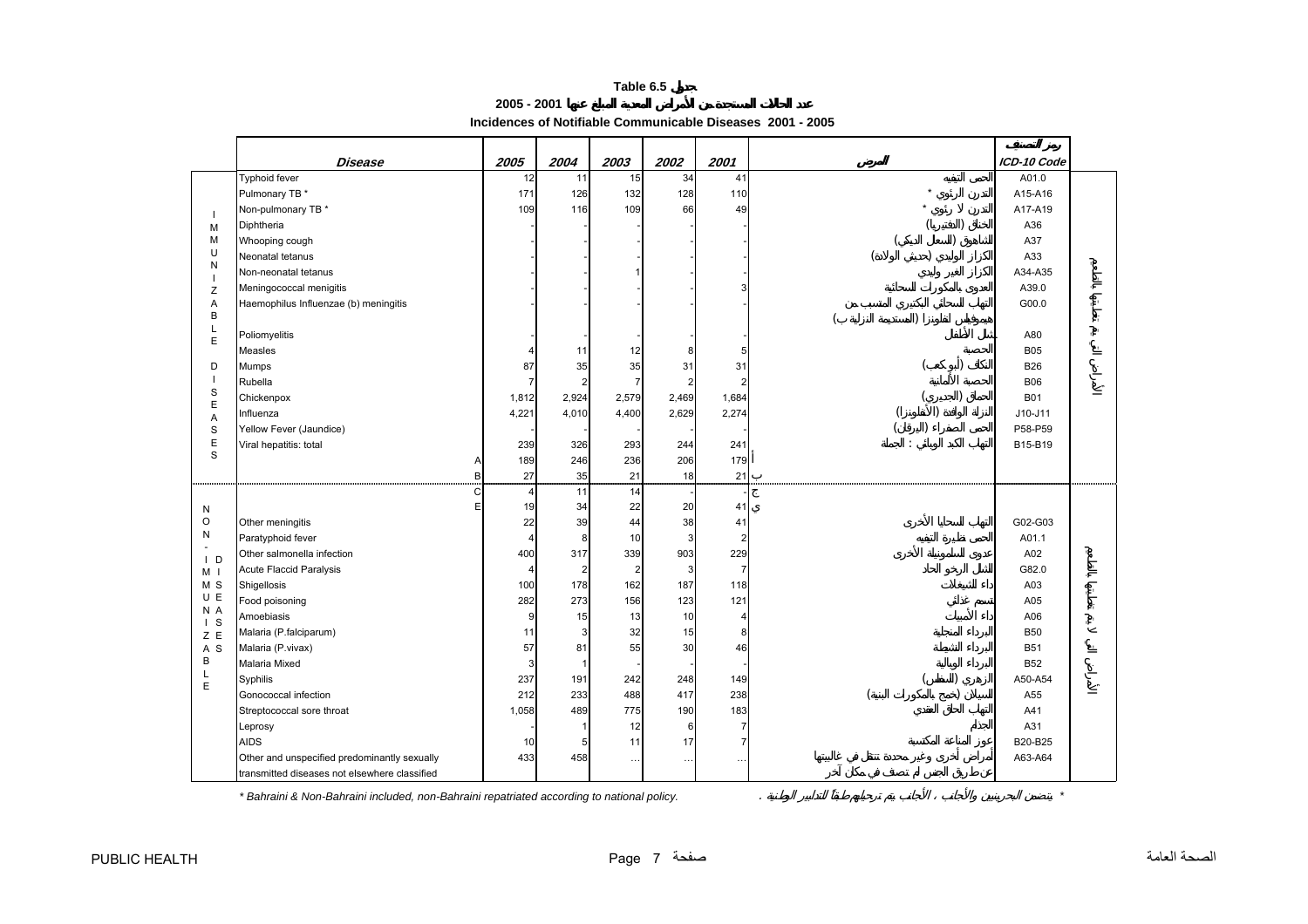**2005 - 2001**

**Incidences Rates Per 100,000 Population of Notifiable Communicable Diseases 2001 - 2005** 

**100,000**

<span id="page-7-0"></span>

|                          | Disease                                       | %Change | 2005  | 2004  | 2003     | 2002     | 2001     | ICD-10 Code |
|--------------------------|-----------------------------------------------|---------|-------|-------|----------|----------|----------|-------------|
|                          | <b>Typhoid fever</b>                          | 3.5     | 1.7   | 1.6   | 2.2      | 5.1      | 6.3      | A01.0       |
|                          | Pulmonary TB *                                | 32.6    | 23.6  | 17.8  | 19.1     | 19.0     | 16.8     | A15-A16     |
| $\overline{\phantom{a}}$ | Non-pulmonary TB *                            | $-8.3$  | 15.0  | 16.4  | 15.8     | 9.8      | 7.5      | A17-A19     |
| M                        | Diphtheria                                    |         |       |       |          |          |          | A36         |
| M                        | Whooping cough                                |         |       |       |          |          |          | A37         |
| U<br>N                   | Neonatal tetanus                              |         |       |       |          |          |          | A33         |
|                          | Non-neonatal tetanus                          |         |       |       | 0.1      |          |          | A34-A35     |
| Z                        | Meningococcal menigitis                       |         |       |       |          |          | 0.5      | A39.0       |
| Α                        | Haemophilus Influenzae (b) meningitis         |         |       |       |          |          |          | G00.0       |
| B                        |                                               |         |       |       |          |          |          |             |
| L<br>E                   | Poliomyelitis                                 |         |       |       |          |          |          | A80         |
|                          | Measles                                       | $-65.5$ | 0.6   | 1.6   | 1.7      | 1.2      | 0.8      | <b>B05</b>  |
| D                        | Mumps                                         | 145.0   | 12.0  | 4.9   | 5.1      | 4.6      | 4.7      | <b>B26</b>  |
| $\overline{1}$           | Rubella                                       | 222.0   | 1.0   | 0.3   | 1.0      | 0.3      | 0.3      | <b>B06</b>  |
| $\rm s$<br>E             | Chickenpox                                    | $-39.5$ | 250.1 | 413.5 | 374.1    | 367.4    | 257.3    | <b>B01</b>  |
| A                        | Influenza                                     | 2.7     | 582.5 | 567.0 | 638.2    | 391.2    | 347.4    | J10-J11     |
| S                        | Yellow Fever (Jaundice)                       |         |       |       |          |          |          | P58-P59     |
| E                        | Viral hepatitis: total                        | $-28.5$ | 33.0  | 46.1  | 42.5     | 36.3     | 36.8     | B15-B19     |
| S                        | А                                             | $-25.1$ | 26.1  | 34.8  | 34.2     | 30.6     | 27.3     |             |
|                          | B                                             | $-24.0$ | 3.7   | 4.9   | 3.0      | 2.7      | 3.2      |             |
|                          | Ć                                             | $-65.5$ | 0.6   | 1.6   | 2.0      |          |          |             |
| N                        | E                                             | $-45.4$ | 2.6   | 4.8   | 3.2      | 3.0      | 6.3      |             |
| $\circ$                  | Other meningitis                              | $-44.8$ | 3.0   | 5.5   | 6.4      | 5.7      | 6.3      | G02-G03     |
| N                        | Paratyphoid fever                             | $-49.8$ | 0.6   | 1.1   | 1.5      | 0.4      | 0.3      | A01.1       |
| $\mathsf{I}$ D           | Other salmonella infection                    | 23.2    | 55.2  | 44.8  | 49.2     | 134.4    | 35.0     | A02         |
| M <sub>1</sub>           | <b>Acute Flaccid Paralysis</b>                | 84.0    | 0.6   | 0.3   | 0.3      | 0.4      | 1.1      | G82.0       |
| M S                      | Shigellosis                                   | $-45.2$ | 13.8  | 25.2  | 23.5     | 27.8     | 18.0     | A03         |
| U E                      | Food poisoning                                | 0.8     | 38.9  | 38.6  | 22.6     | 18.3     | 18.5     | A05         |
| N A<br>$\overline{S}$    | Amoebiasis                                    | $-40.9$ | 1.2   | 2.1   | 1.9      | 1.5      | 0.6      | A06         |
| Z E                      | Malaria (P.falciparum)                        | 279.5   | 1.5   | 0.4   | 4.6      | 2.2      | 1.2      | <b>B50</b>  |
| A <sub>S</sub>           | Malaria (P.vivax)                             | $-31.6$ | 7.9   | 11.5  | 8.0      | 4.5      | 7.0      | <b>B51</b>  |
| B                        | Malaria Mixed                                 | 314.0   | 0.4   | 0.1   |          |          |          | <b>B52</b>  |
| L<br>E                   | Syphilis                                      | 21.1    | 32.7  | 27.0  | 35.1     | 36.9     | 22.8     | A50-A53     |
|                          | Gonococcal infection                          | $-11.1$ | 29.3  | 32.9  | 70.8     | 62.0     | 36.4     | A54         |
|                          | Streptococcal sore throat                     | 111.3   | 146.0 | 69.1  | 112.4    | 28.3     | 28.0     | A40         |
|                          | Leprosy                                       |         |       | 0.1   | 1.7      | 0.9      | 1.1      | A30         |
|                          | <b>AIDS</b>                                   | 97.7    | 1.4   | 0.7   | 1.6      | 2.5      | 1.1      | B20-B24     |
|                          | Unspecified Sexual transmitted diseases       | $-7.7$  | 59.8  | 64.8  | $\cdots$ | $\cdots$ | $\cdots$ | A63-A64     |
|                          | transmitted diseases not elsewhere classified |         |       |       |          |          |          |             |

*\* Bahraini & Non-Bahraini included, non-Bahraini repatriated according to national policy.* . *\**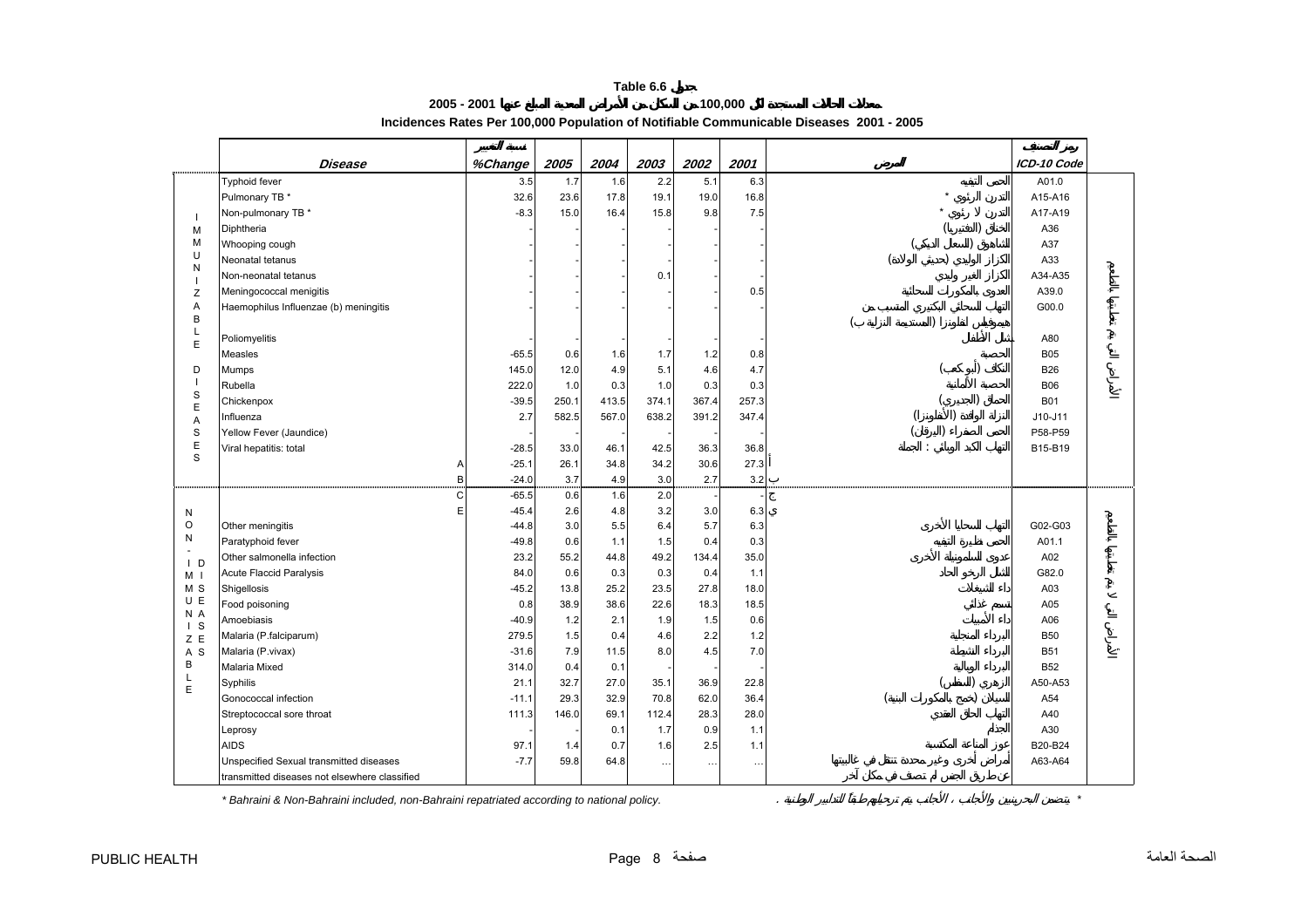

**Figure 6.1**

<span id="page-8-0"></span>

*Year*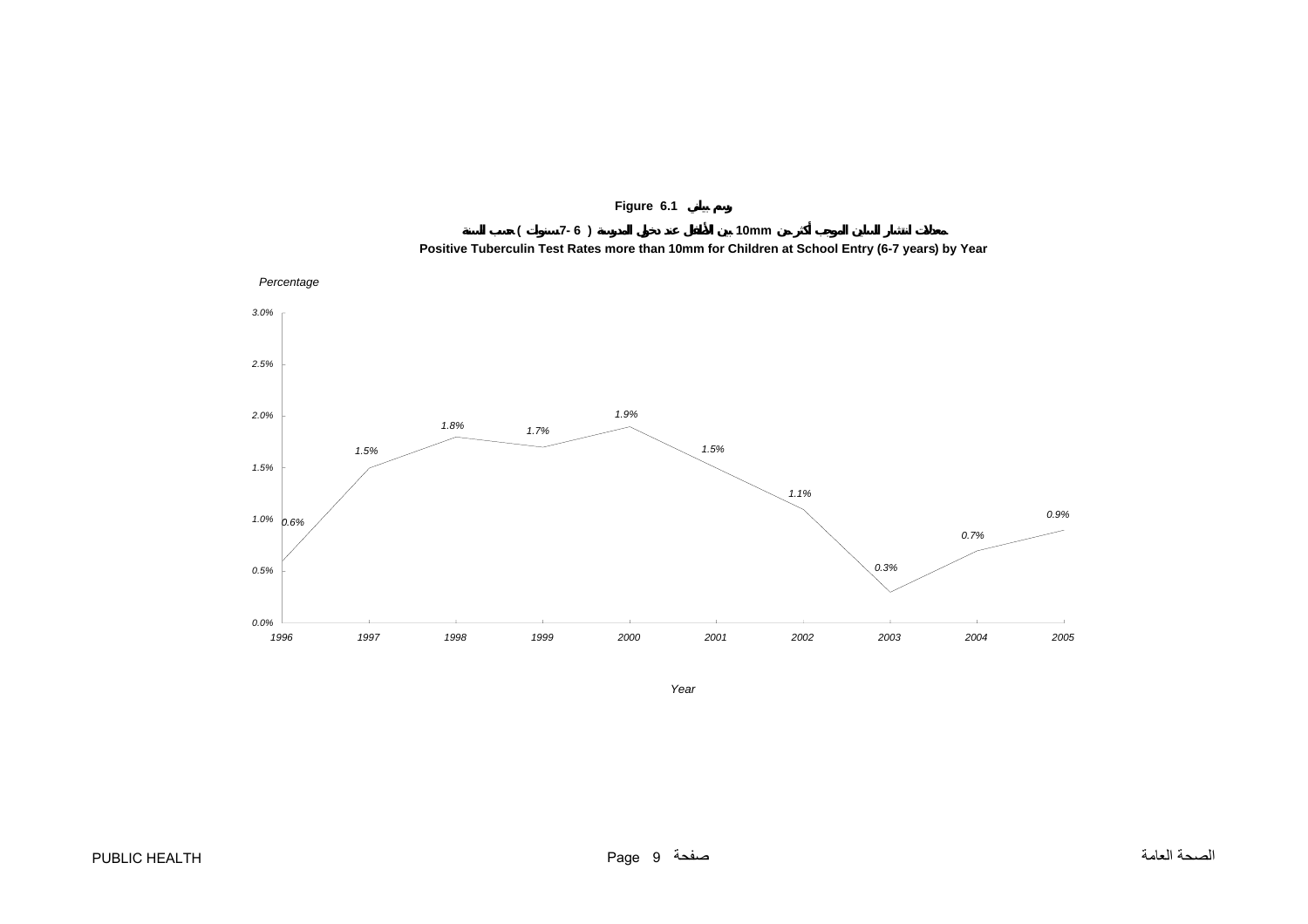<span id="page-9-0"></span>

| Measles |                         |      | Typhoid fever |      | Paratyphoid fever | <b>Shigellosis</b> |       |       | <b>Salmonellosis</b> | <b>Viral Hepatitis</b> |       | $\star$            |                   |
|---------|-------------------------|------|---------------|------|-------------------|--------------------|-------|-------|----------------------|------------------------|-------|--------------------|-------------------|
|         |                         |      |               |      |                   |                    |       |       |                      |                        |       | <b>Population</b>  |                   |
|         |                         |      |               |      |                   |                    |       |       |                      |                        |       | <b>Estimates</b> * | <b>Age Groups</b> |
| Rate    | Cases                   | Rate | Cases         | Rate | Cases             | Rate               | Cases | Rate  | Cases                | Rate                   | Cases | 2005               | (Years)           |
|         |                         |      |               |      |                   | 9.0                |       | 224.8 | 25                   |                        |       | 11,122             | Less than 1 Year  |
| 5.9     | $\overline{\mathbf{3}}$ | 2.0  |               |      |                   | 76.3               | 39    | 328.6 | 168                  | 39.1                   | 20    | 51,126             | $1 - 4$           |
|         |                         | 2.2  |               | 1.5  |                   | 25.1               | 34    | 29.5  | 40                   | 61.2                   | 83    | 135,552            | $5 - 14$          |
|         |                         | 4.1  |               | 0.8  |                   | 8.9                | 11    | 19.5  | 24                   | 70.8                   | 87    | 122,944            | 15-24             |
|         |                         | 1.3  |               |      |                   | 5.7                | 9     | 29.5  | 47                   | 17.0                   | 27    | 159,218            | 25-34             |
|         |                         |      |               |      |                   | 2.2                |       | 28.0  | 38                   | 11.1                   | 15    | 135,592            | 35-44             |
| 1.5     |                         | 1.5  |               | 1.5  |                   | 3.0                |       | 55.7  | 37                   | 7.5                    |       | 66,382             | 45-54             |
|         |                         |      |               |      |                   | 4.1                |       | 41.0  | 10                   | 8.2                    |       | 24,389             | 55-64             |
|         |                         |      |               |      |                   |                    |       | 60.0  | 11                   |                        |       | 18,321             | $65+$             |
| 0.6     |                         | 1.7  | 12            | 0.6  |                   | 13.8               | 100   | 55.2  | 400                  | 33.0                   | 239   | 724,645            | الجملة<br>Total   |

#### **2005 100,000 Selected Communicable Diseases Incidences & Rates Per 100,000 Population by Age Groups 2005**

\* Population Estimates - 1st July 2005. *. 2005* يوليو *<sup>1</sup>* -*\**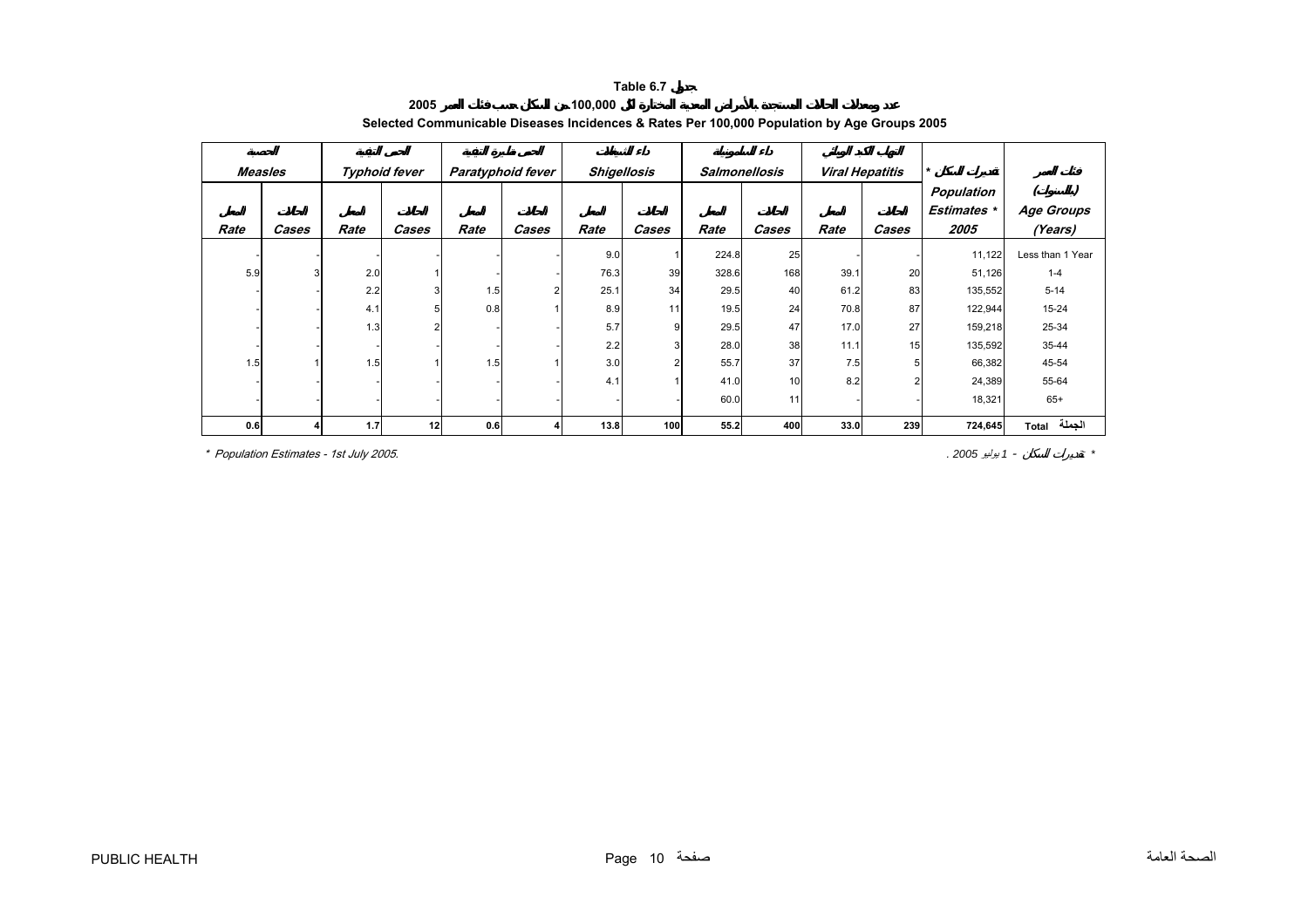

<span id="page-10-0"></span>

*Reference: Table 6.7* 

مرجع: جدول *6.7*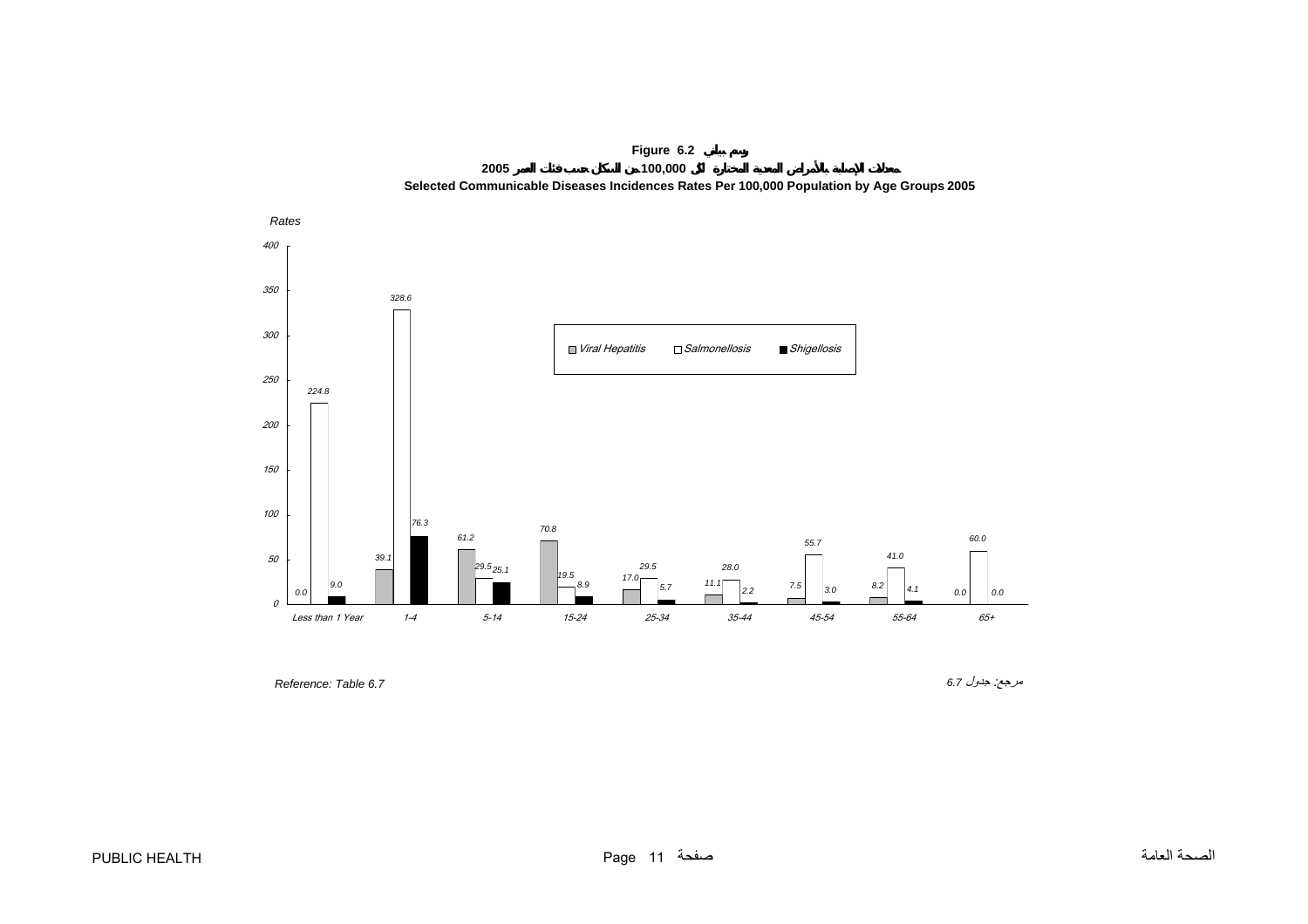<span id="page-11-0"></span>

|      | <b>Typhoid fever</b> |      | <b>Shigellosis</b> |      | <b>Salmonellosis</b> |      | <b>Viral hepatitis</b> |      | $\sim$<br>TВ   |      | <b>Pulmonary TB</b> | $\star$            |                   |
|------|----------------------|------|--------------------|------|----------------------|------|------------------------|------|----------------|------|---------------------|--------------------|-------------------|
|      |                      |      |                    |      |                      |      |                        |      |                |      |                     | <b>Population</b>  |                   |
|      |                      |      |                    |      |                      |      |                        |      |                |      |                     | <b>Estimates</b> * | <b>Region</b>     |
| Rate | Cases                | Rate | Cases              | Rate | Cases                | Rate | Cases                  | Rate | Cases          | Rate | Cases               | 2005               |                   |
|      |                      |      |                    | 46.0 | 6                    | 92.1 | 12                     |      |                | 15.3 | $\overline{2}$      | 13,036 Hidd        |                   |
| 2.9  | 3                    | 10.7 | 11                 | 55.3 | 57                   | 45.6 | 47                     | 14.6 | 15             | 19.4 | 20                  |                    | 102,986 Muharrag  |
| 1.7  | 3                    | 6.4  | 11                 | 45.2 | 78                   | 24.4 | 42                     | 15.7 | 27             | 27.3 | 47                  |                    | 172,459 Manama    |
|      |                      | 13.6 | 8                  | 39.2 | 23                   | 25.6 | 15                     | 13.6 | 8              | 15.3 | 9                   |                    | 58,662 Jidhafs    |
| 2.0  |                      | 8.2  |                    | 45.0 | 22                   | 18.4 | 9 <sup>1</sup>         | 24.5 | 12             | 12.3 | 6                   |                    | 48,923 Northern   |
| 2.0  |                      | 20.3 | 10                 | 61.0 | 30                   | 12.2 | 6                      | 24.4 | 12             | 42.7 | 21                  | 49,187 Sitra       |                   |
|      |                      | 23.2 | 13                 | 41.1 | 23                   | 35.7 | 20                     | 17.9 | 10             | 12.5 | 7                   |                    | 55,965 Central    |
| 4.9  |                      | 9.7  |                    | 65.6 | 27                   | 29.1 | 12                     | 17.0 | $\overline{7}$ | 36.4 | 15                  |                    | 41,187 Isa Town   |
| 2.2  |                      | 22.3 | 20                 | 91.4 | 82                   | 50.2 | 45                     | 8.9  | 8              | 36.8 | 33                  | 89,723 Riffa       |                   |
|      |                      | 13.7 |                    | 37.6 | 11                   | 6.8  | $\overline{2}$         |      |                | 10.3 | 3                   |                    | 29,252 Western    |
|      |                      |      |                    |      |                      |      |                        |      |                |      |                     |                    | 4,354 Southern    |
|      |                      | 25.5 | 15                 | 69.6 | 41                   | 49.2 | 29                     | 17.0 | 10             | 13.6 | 8                   |                    | 58,912 Hamad Town |
| 1.7  | 12                   | 13.8 | 100                | 55.2 | 400                  | 33.0 | 239                    | 15.0 | 109            | 23.6 | 171                 | 724,645 Total      |                   |

# **Selected Communicable Diseases Incidences & Rates Per 100,000 Population by Geographical Region 2005**

**100,000**

\* Population Estimates - 1st July 2005. *. 2005* يوليو *<sup>1</sup>* -*\**

**2005**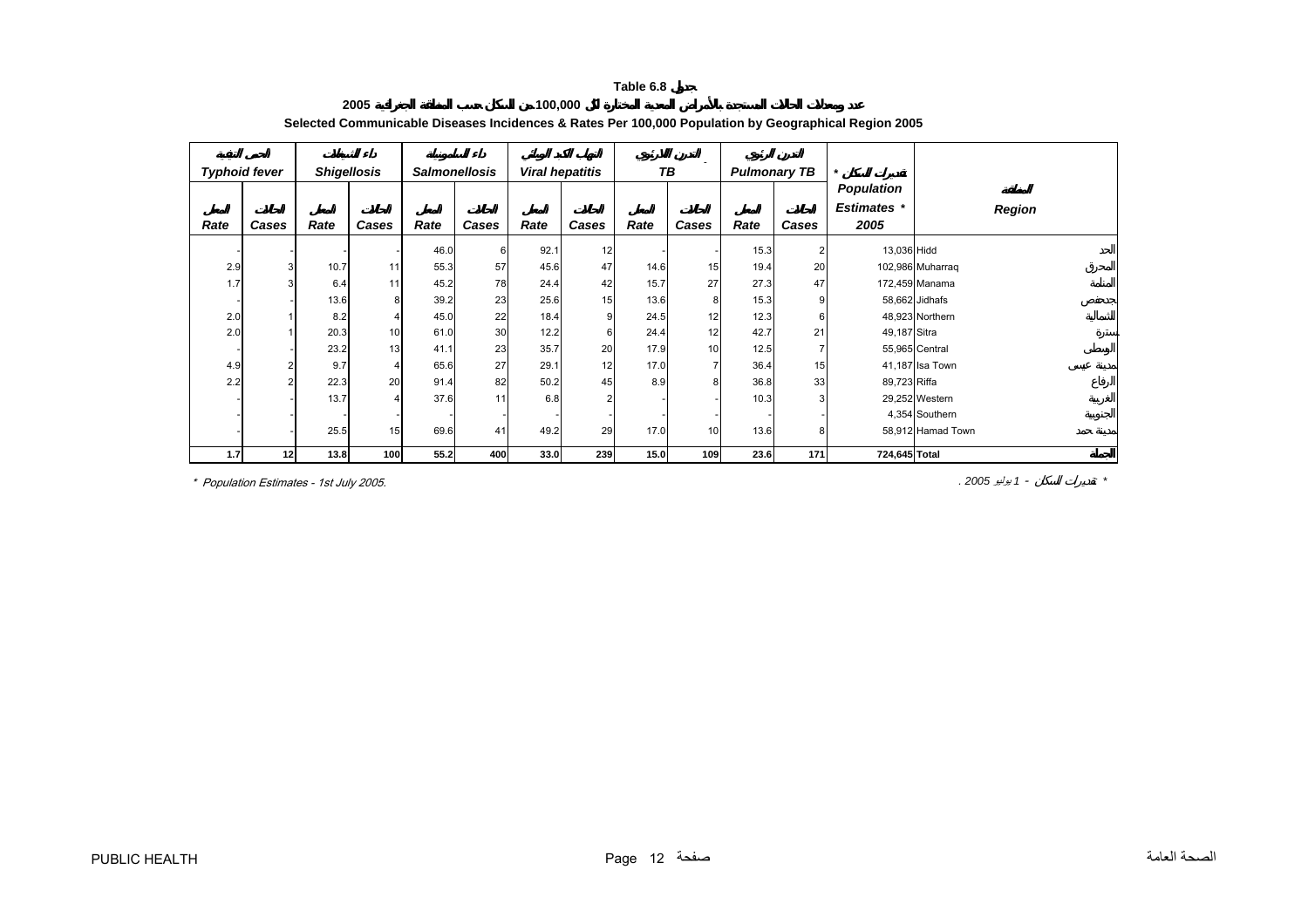<span id="page-12-0"></span>

**Figure 6.3 2005 100,000 Selected Communicable Diseases Incidences Rates Per 100,000 Population by Geographical Region 2005**

مرجع: جدول 6.8 *6.8 Table :Reference*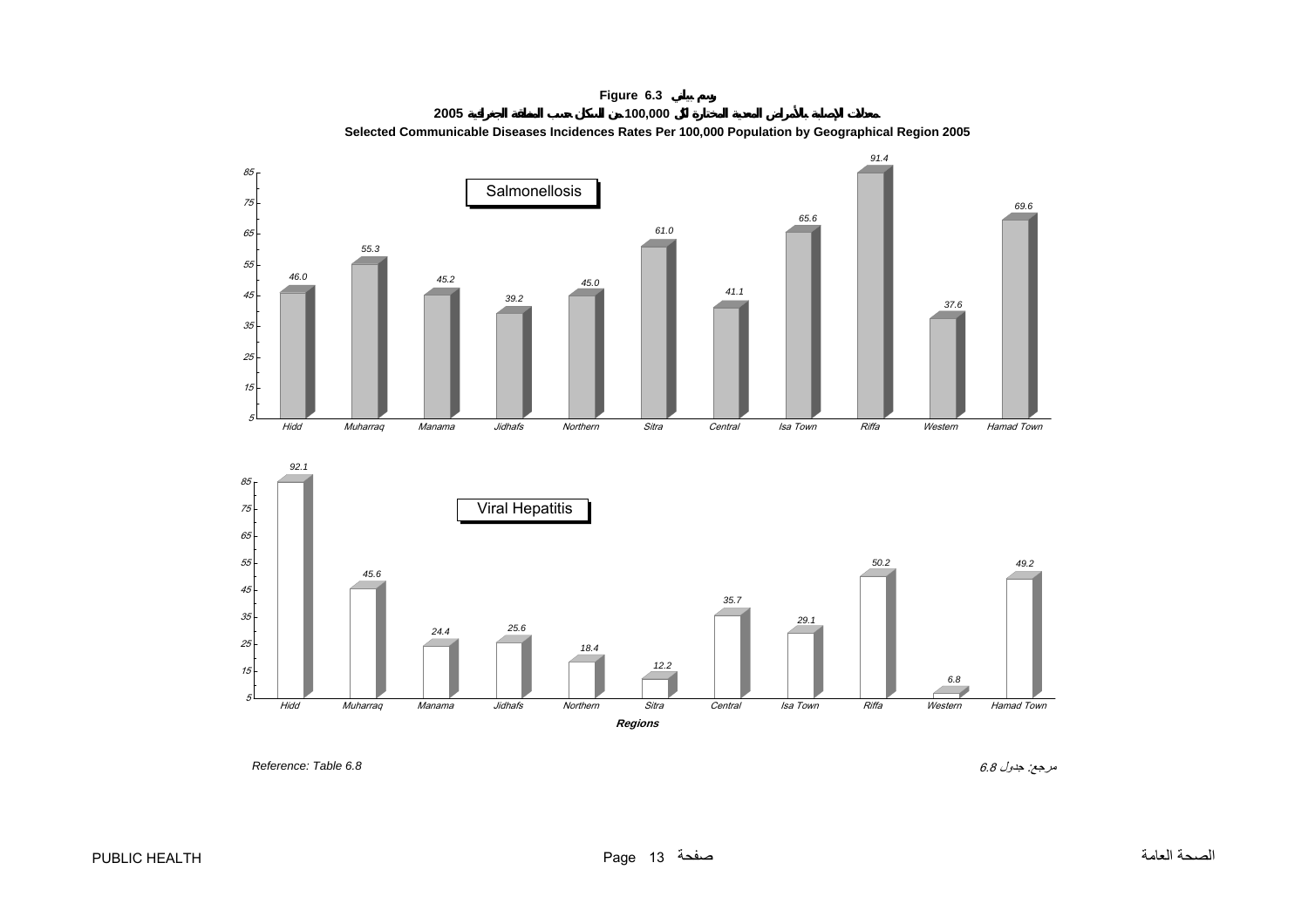| 2005 - 2001                                                                  |  |
|------------------------------------------------------------------------------|--|
| Water Supply Bacteriological and Chemical Test Results by Source 2001 - 2005 |  |

<span id="page-13-0"></span>

|                            |          | 2005    |                          | 2004    | 2003     |         |          | 2002    | 2001     |         |
|----------------------------|----------|---------|--------------------------|---------|----------|---------|----------|---------|----------|---------|
|                            | %        |         | %                        |         | %        |         | %        | عدد     | %        |         |
|                            | Unsatis- | No. of  | Unsatis-                 | No. of  | Unsatis- | No. of  | Unsatis- | No. of  | Unsatis- | No. of  |
| Source                     | facory   | samples | facory                   | samples | facory   | samples | facory   | samples | facory   | samples |
| Public water               | 12.2     | 1,548   | 1.8                      | 1,884   | 3.8      | 1,900   | 2.7      | 1,881   | 4.1      | 1,974   |
| Demineralized water        |          |         | $\overline{\phantom{a}}$ |         |          |         |          |         |          |         |
| Schools, Hospitals, Hotels | 13.1     | 2,910   | 7.1                      | 3,109   | 13.1     | 3,385   | 10.5     | 2,503   | 8.5      | 1,733   |
| Total                      | 12.8     | 4,458   | 5.1                      | 4,993   | 9.9      | 5,285   | 7.2      | 4,384   | 6.2      | 3,707   |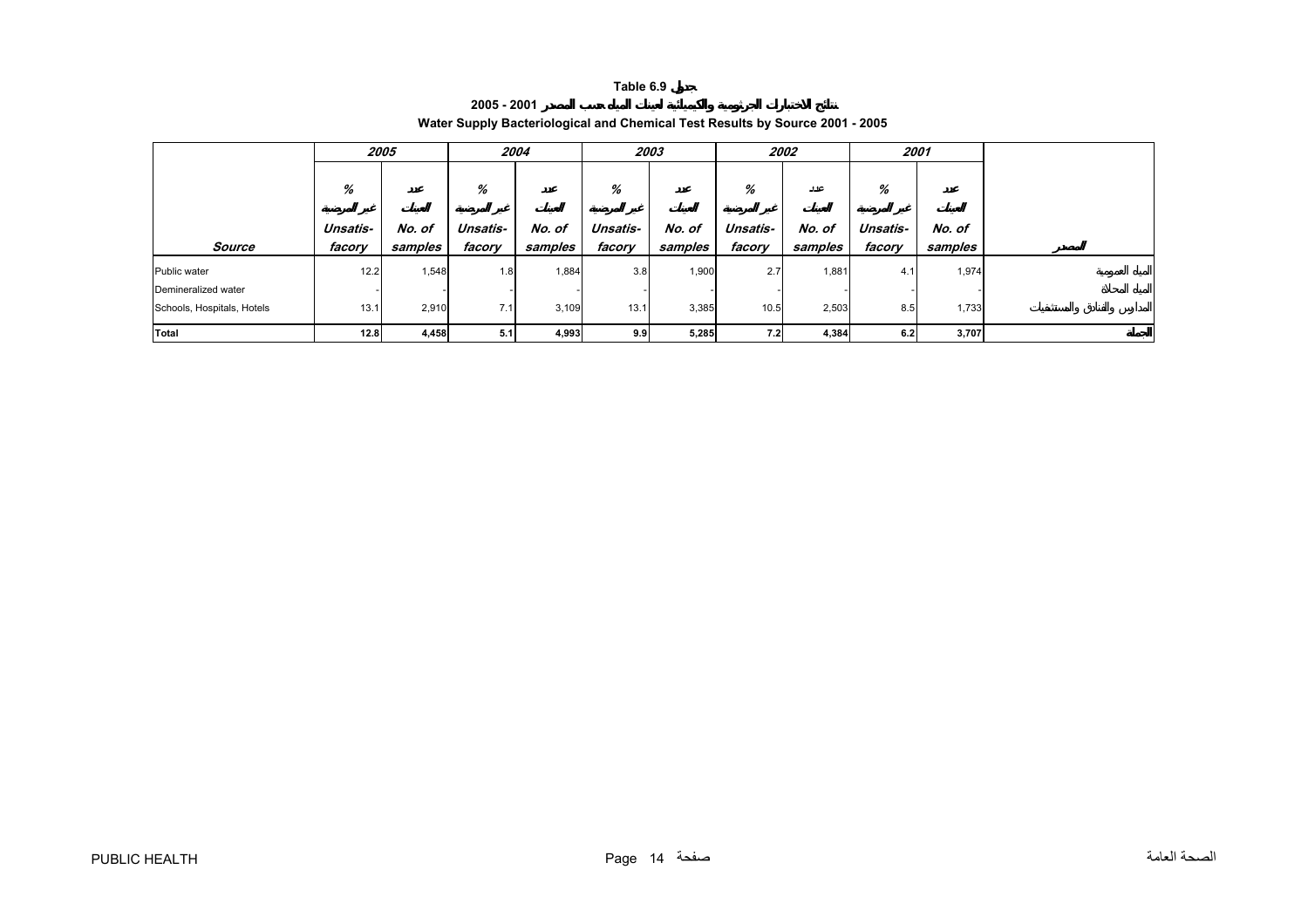# **2005 - 2001 Examined and Positive Breeding Spots of Mosquito by Geographical Region 2001 - 2005**

<span id="page-14-0"></span>

| Region                   | 2005    | 2004    | 2003    | 2002    | 2001         |  |
|--------------------------|---------|---------|---------|---------|--------------|--|
| Potential spots examined |         |         |         |         |              |  |
| Manama                   | 29,776  | 23,043  | 15,608  | 15,397  | 19,312       |  |
| Muharraq                 | 7,682   | 8,502   | 9,196   | 10,799  | 12,374       |  |
| Jidhafs & Northern       | 24,020  | 23,431  | 25,935  | 26,370  | 30,092       |  |
| Isa Town & Central       | 15,002  | 18,309  | 24,777  | 26,939  | 25,674       |  |
| Karzakan (Western)       | 13,782  | 16,933  | 20,022  | 18,649  | $18,200$ $($ |  |
| Riffa & Sitra            | 20,945  | 20,639  | 20,521  | 20,073  | 15,955       |  |
| <b>Total</b>             | 111,207 | 110,857 | 116,059 | 118,227 | 121,607      |  |
| + Culex spots            |         |         |         |         |              |  |
| Manama                   | 532     | 505     | 367     | 224     | 324          |  |
| Muharrag                 | 69      | 33      | 36      | 62      | 65           |  |
| Jidhafs & Northern       | 1,579   | 1,318   | 1,350   | 1,451   | 2,018        |  |
| Isa Town & Central       | 292     | 235     | 200     | 205     | 361          |  |
| Karzakan (Western)       | 194     | 225     | 259     | 300     | 362          |  |
| Riffa & Sitra            | 378     | 332     | 382     | 399     | 349          |  |
| <b>Total</b>             | 3,044   | 2,648   | 2,594   | 2,641   | 3,479        |  |
| + Anopheles spots        |         |         |         |         |              |  |
| Manama                   | 30      | 10      |         | 5       | 9            |  |
|                          |         |         |         |         |              |  |
| Muharrag                 | 13      |         |         |         | 1            |  |
| Jidhafs & Northern       | 93      | 33      | 21      | 42      | 73           |  |
| Isa Town & Central       | 33      | 15      | 6       | 11      | 11           |  |
| Karzakan (Western)       | 34      | 29      | 20      | 21      | 29           |  |
| Riffa & Sitra            | 40      | 4       | 3       | 10      | 7            |  |
| <b>Total</b>             | 243     | 91      | 50      | 89      | 130          |  |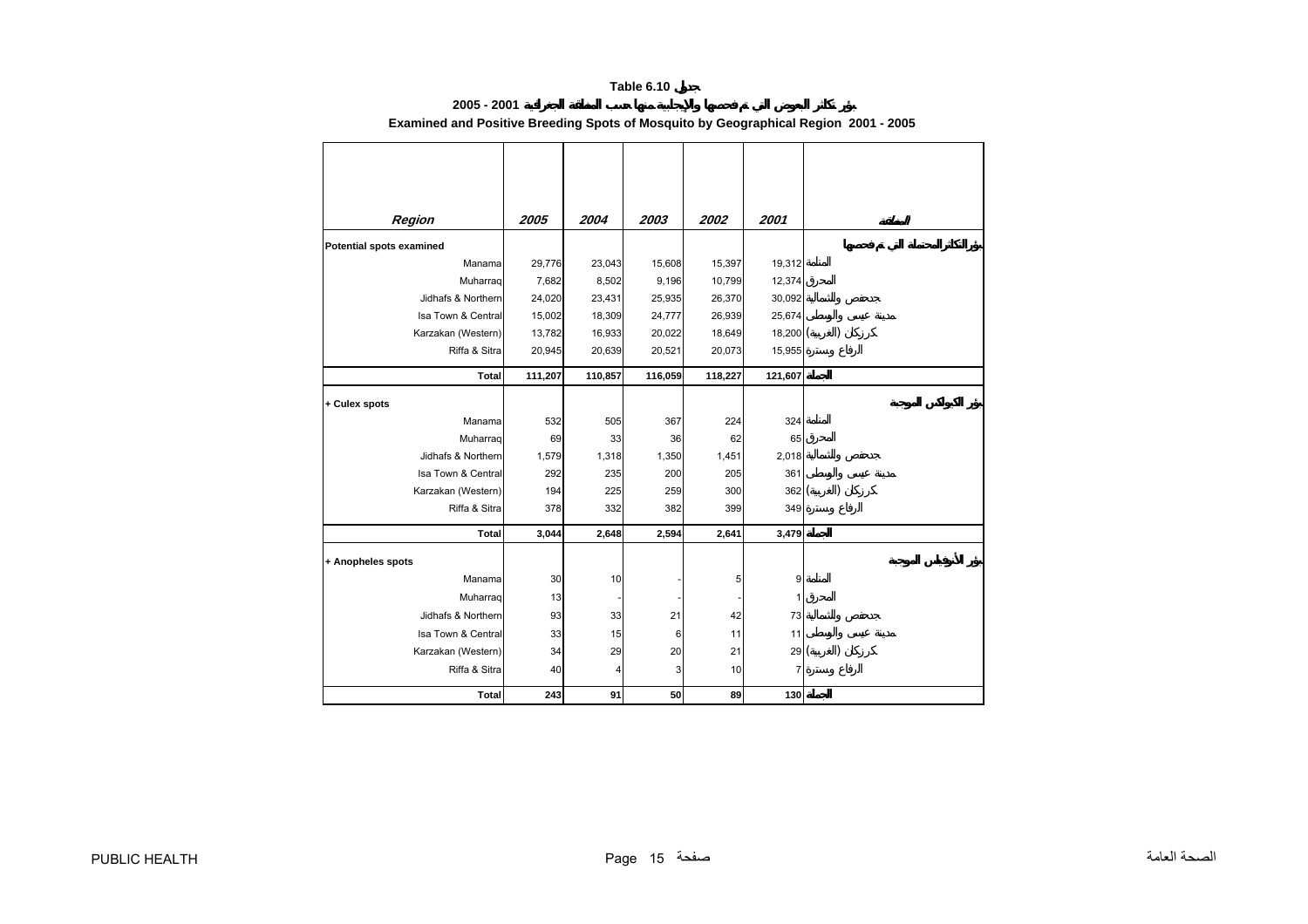# **2005-2004**

# **Examined and Positive Breeding Spots of Mosquito by Governorate 2004-2005**

<span id="page-15-0"></span>

| Governorate                     | 2005    | 2004    |
|---------------------------------|---------|---------|
|                                 |         |         |
| <b>Potential spots examined</b> |         |         |
| Muharraq                        | 7,682   | 8,502   |
| Capital                         | 29,776  | 23,043  |
| Central                         | 25,536  | 28,946  |
| Northern                        | 37,802  | 40,364  |
| Southern                        | 10,411  | 10,002  |
| Total                           | 111,207 | 110,857 |
|                                 |         |         |
| + Culex spots                   |         |         |
| Muharraq                        | 69      | 33      |
| Capital                         | 532     | 505     |
| Central                         | 485     | 417     |
| Northern                        | 1,773   | 1,543   |
| Southern                        | 185     | 150     |
| Total                           | 3,044   | 2,648   |
|                                 |         |         |
| + Anopheles spots               |         |         |
| Muharraq                        | 13      |         |
| Capital                         | 30      | $10$    |
| Central                         | 60      | 18      |
| Northern                        | 127     | 62      |
| Southern                        | 13      | 1       |
| Total                           | 243     | 91      |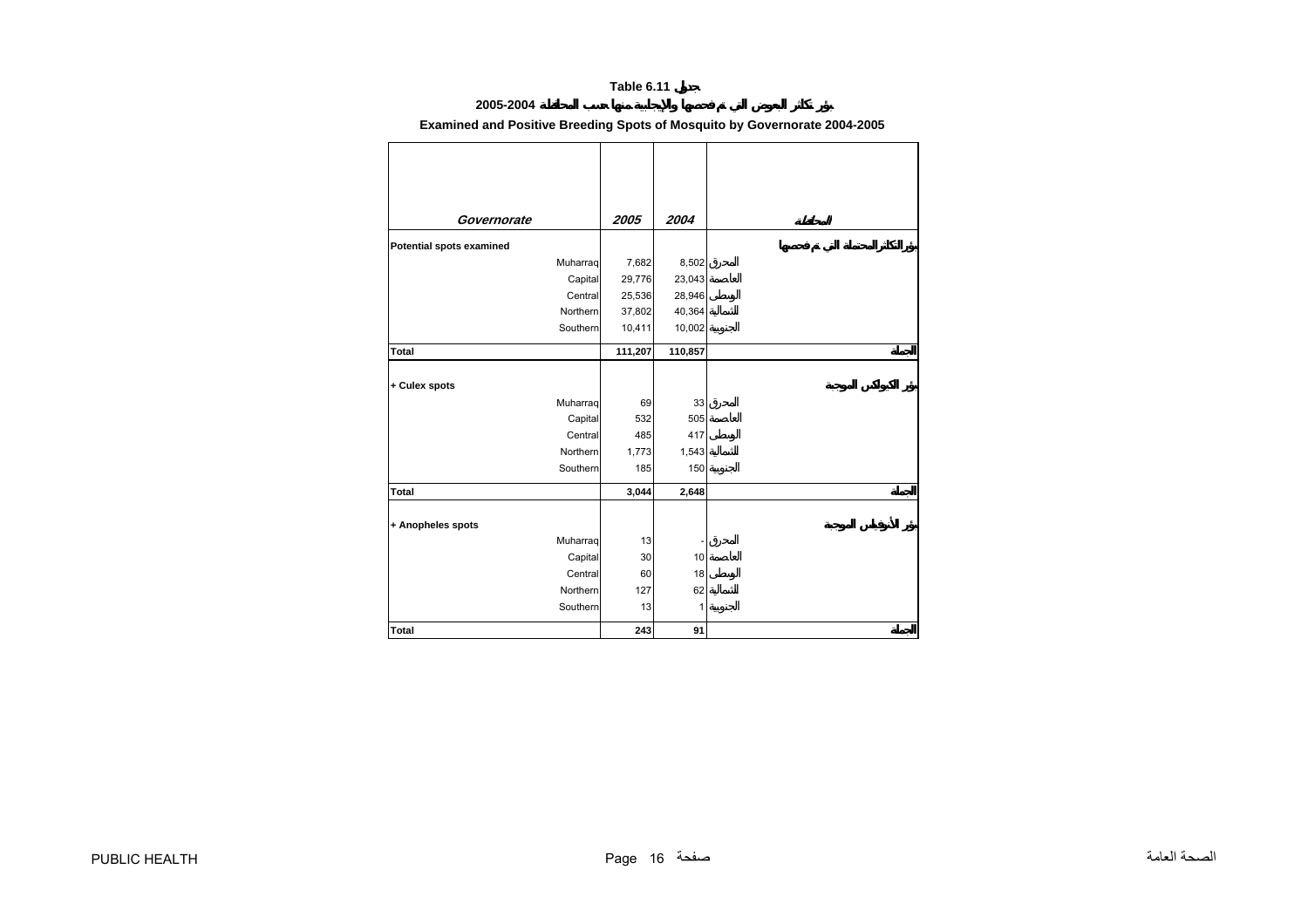**2005**

# **Malaria Cases by Country of Origin 2005**

<span id="page-16-0"></span>

| <b>Country of Origin</b> | الجعلة<br><b>Total</b> | P.F. | P.V. | <b>P.M.</b> | <b>Mixed</b><br>(P.F. & P.V.) |  |
|--------------------------|------------------------|------|------|-------------|-------------------------------|--|
| India                    | 22                     |      | 20   |             | າ                             |  |
| Pakistan                 | 45                     | 9    | 35   |             |                               |  |
| Sumalia                  |                        |      |      |             |                               |  |
| Sudan                    |                        |      |      |             |                               |  |
| Bangladesh               |                        |      |      |             |                               |  |
| Nepal                    | ŋ                      |      |      |             |                               |  |
| Unknown                  |                        |      |      |             |                               |  |
| <b>Total</b>             | 71                     | 11   | 57   |             | 3                             |  |

*P.F. - Plasmodium falciparum - often fatal form of malaria .* 

P.V. - Plasmodium vivax - usually mild form of malaria .

*P.M. - Plasmodium malaria - mild form of malaria .*

 $\begin{pmatrix} 1 & 1 \\ 0 & 1 \\ 0 & 0 \end{pmatrix}$ <br> $\begin{pmatrix} 1 & 1 \\ 0 & 1 \\ 0 & 1 \end{pmatrix}$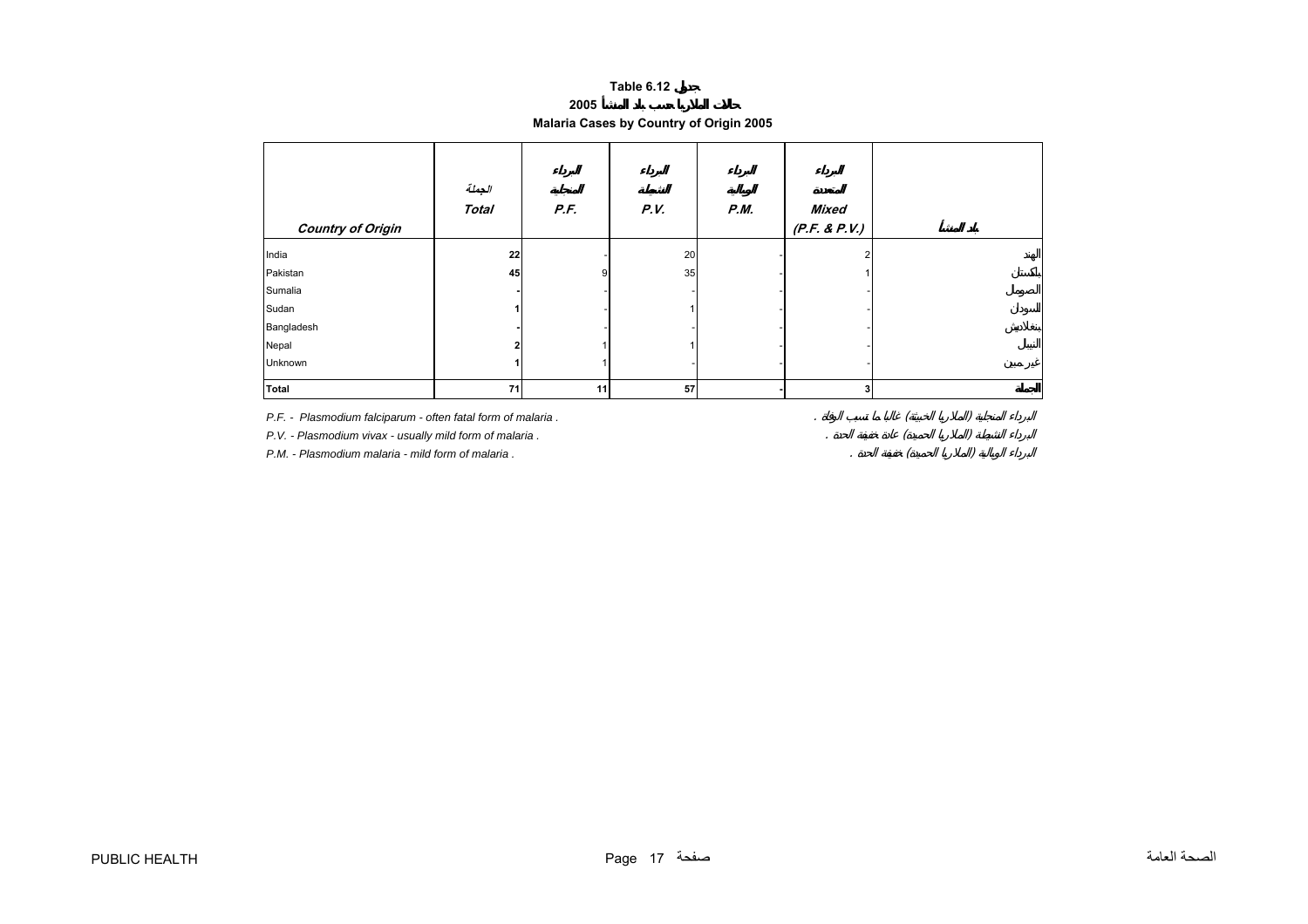# **2005 - 2004**

**Selected Serological Test Results 2004 - 2005**

<span id="page-17-0"></span>

|                                     |                         | 2005         |                |       | 2004                    |                |         |   |  |
|-------------------------------------|-------------------------|--------------|----------------|-------|-------------------------|----------------|---------|---|--|
|                                     | <b>Positive samples</b> |              |                |       | <b>Positive samples</b> |                |         |   |  |
|                                     |                         |              | <b>Total</b>   |       |                         | <b>Total</b>   |         |   |  |
| Test / Source                       | %                       | No.          | <b>Samples</b> | %     | No.                     | <b>Samples</b> |         | Τ |  |
| Hepatitis B surface antigen (HBsAg) |                         |              |                |       |                         |                |         |   |  |
| <b>Blood Bank</b>                   | 0.16                    | 22           | 13,602         | 0.17  | 22                      | 12,573         |         |   |  |
| Suspected cases                     | 3.09                    | 740          | 23,945         | 3.22  | 658                     | 20,409         |         |   |  |
| Anti-HBs                            |                         |              |                |       |                         |                |         |   |  |
| Postvaccination testing             | 66.13                   | 652          | 986            | 61.98 | 696                     | 1,123          |         |   |  |
|                                     |                         |              |                |       |                         |                |         |   |  |
| Hepatitis B, E antigen (HBeAg)*     |                         |              |                |       |                         |                | $\star$ |   |  |
| HBsAg +ve cases                     | 71.91                   | 64           | 89             | 15.55 | 51                      | 328            |         |   |  |
| Anti-HBe                            |                         |              |                |       |                         |                |         |   |  |
| HBsAg +ve cases                     | 80.18                   | 360          | 449            | 81.64 | 378                     | 463            |         |   |  |
| <b>Hepatitis A (Igm)</b>            |                         |              |                |       |                         |                |         |   |  |
| Suspected cases                     | 41.58                   | 652          | 1,568          | 11.94 | 172                     | 1,441          |         |   |  |
|                                     |                         |              |                |       |                         |                |         |   |  |
| Rubella antibodies (IgG)            |                         |              |                |       |                         |                |         |   |  |
| Suspected cases pregnant women      | 96.21                   | 18,071       | 18,783         | 94.73 | 12,308                  | 12,993         |         |   |  |
| at 1st antenatal visit, other women |                         |              |                |       |                         |                |         |   |  |
| Rubella antibodies (IgM)            |                         |              |                |       |                         |                |         |   |  |
| Suspected cases                     | 1.79                    | 8            | 446            | 1.67  | 8                       | 479            |         |   |  |
| <b>HIV</b> antibodies               |                         |              |                |       |                         |                |         |   |  |
| <b>Blood donors</b>                 | 0.01                    | $\mathbf{1}$ | 13,602         | 0.01  |                         | 12,573         |         |   |  |
| Pre-employment examination          | 0.13                    | 46           | 34,131         | 0.16  | 54                      | 34,579         |         |   |  |
|                                     |                         |              |                |       |                         |                |         |   |  |

*\* Hepatitis B, E antigen (HBeAg): increase due to selective sample testing.* . : *\**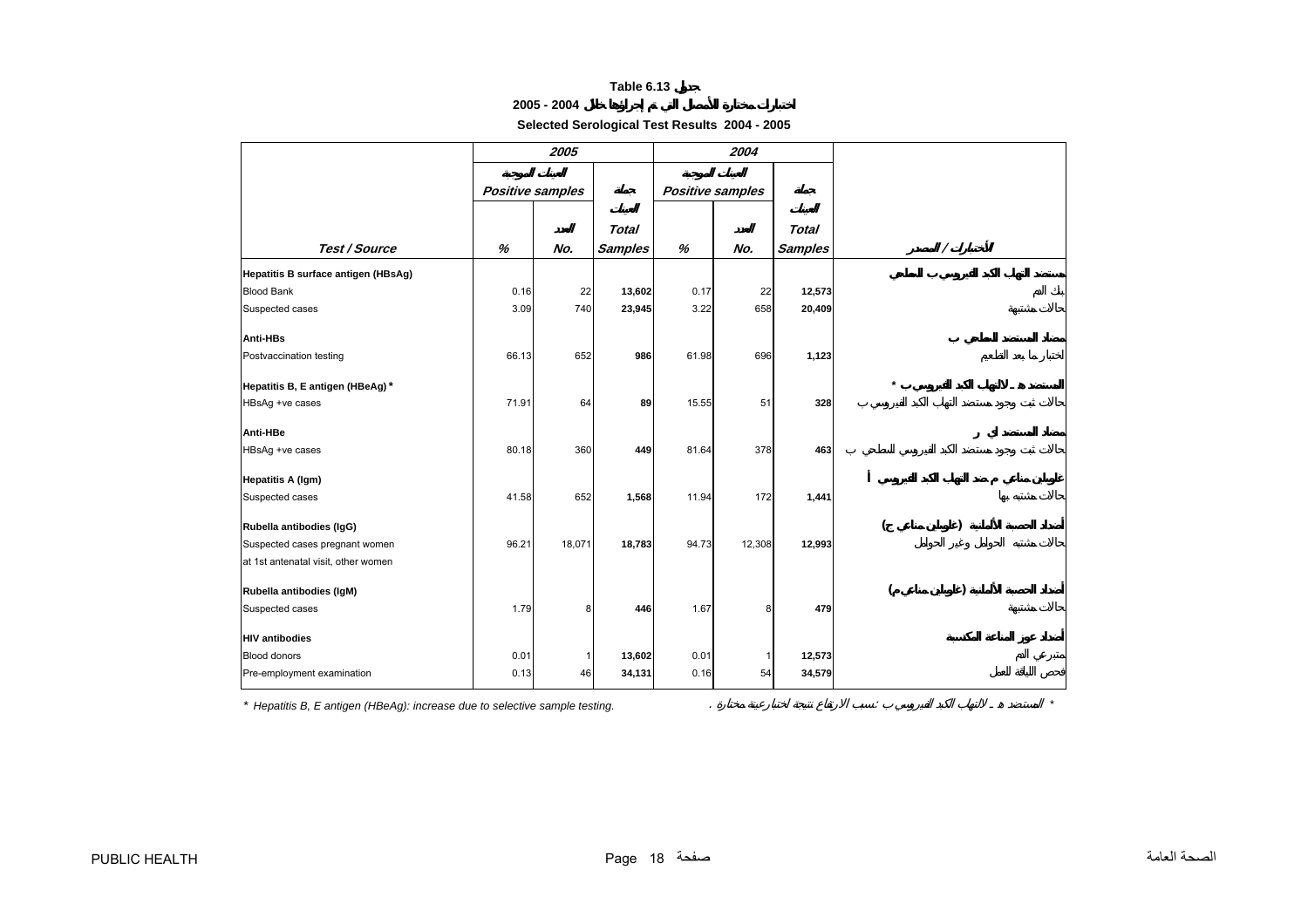**2005 - 2001**

<span id="page-18-0"></span>

|                              |      |              | <b>Total</b> |             | <b>Pedestrians</b> |             |        | <b>Passengers</b> | <b>Drivers</b> |             |  |
|------------------------------|------|--------------|--------------|-------------|--------------------|-------------|--------|-------------------|----------------|-------------|--|
|                              |      |              |              |             |                    |             |        |                   |                |             |  |
| <b>Seriousness of Injury</b> | Rate | <b>Total</b> | Female       | <b>Male</b> | Female             | <b>Male</b> | Female | <b>Male</b>       | Female         | <b>Male</b> |  |
| 2001                         |      |              |              |             |                    |             |        |                   |                |             |  |
| Death                        | 0.11 | 75           | 10           | 65          | 4                  | 22          | 4      | 17                | 2              | 26          |  |
| Serious injury               | 0.78 | 513          | 97           | 416         | 33                 | 129         | 47     | 102               | 17             | 185         |  |
| Slight injury                | 3.47 | 2,269        | 695          | 1,574       | 95                 | 292         | 384    | 489               | 216            | 793         |  |
| 2002                         |      |              |              |             |                    |             |        |                   |                |             |  |
| Death                        | 0.12 | 81           | 22           | 59          | 6                  | 22          | 10     | 17                | 6              | 20          |  |
| Serious injury               | 0.75 | 503          | 103          | 400         | 28                 | 126         | 50     | 89                | 25             | 185         |  |
| Slight injury                | 3.45 | 2,318        | 752          | 1,566       | 96                 | 258         | 417    | 506               | 239            | 802         |  |
| 2003                         |      |              |              |             |                    |             |        |                   |                |             |  |
| Death                        | 0.11 | 77           | 8            | 69          | 4                  | 21          | 4      | 10                |                | 38          |  |
| Serious injury               | 0.73 | 501          | 102          | 399         | 43                 | 110         | 39     | 73                | 20             | 216         |  |
| Slight injury                | 4.27 | 2,945        | 953          | 1,992       | 78                 | 273         | 535    | 601               | 340            | 1,118       |  |
| 2004                         |      |              |              |             |                    |             |        |                   |                |             |  |
| Death                        | 0.10 | 70           | 10           | 60          | 3                  | 23          | 7      | 9                 |                | 28          |  |
| Serious injury               | 0.76 | 538          | 97           | 441         | 24                 | 109         | 39     | 100               | 34             | 232         |  |
| Slight injury                | 4.26 | 3,016        | 985          | 2,031       | 102                | 283         | 530    | 656               | 353            | 1,092       |  |
| 2005                         |      |              |              |             |                    |             |        |                   |                |             |  |
| Death                        | 0.11 | 83           | 15           | 68          | 2                  | 24          | 11     | 12                | 2              | 32          |  |
| Serious injury               | 0.86 | 623          | 132          | 491         | 33                 | 130         | 53     | 101               | 46             | 260         |  |
| Slight injury                | 4.02 | 2,912        | 953          | 1,959       | 96                 | 280         | 526    | 695               | 331            | 984         |  |
|                              |      |              |              |             |                    |             |        |                   |                |             |  |

# **Number and Rates of Road and Traffic Related Accidents by Seriousness of Injuries and Sex 2001 - 2005**

*Source: Ministry of Interior - General Directorate of Traffic .* . - :

*Rates are per 1000 population .* . *1000*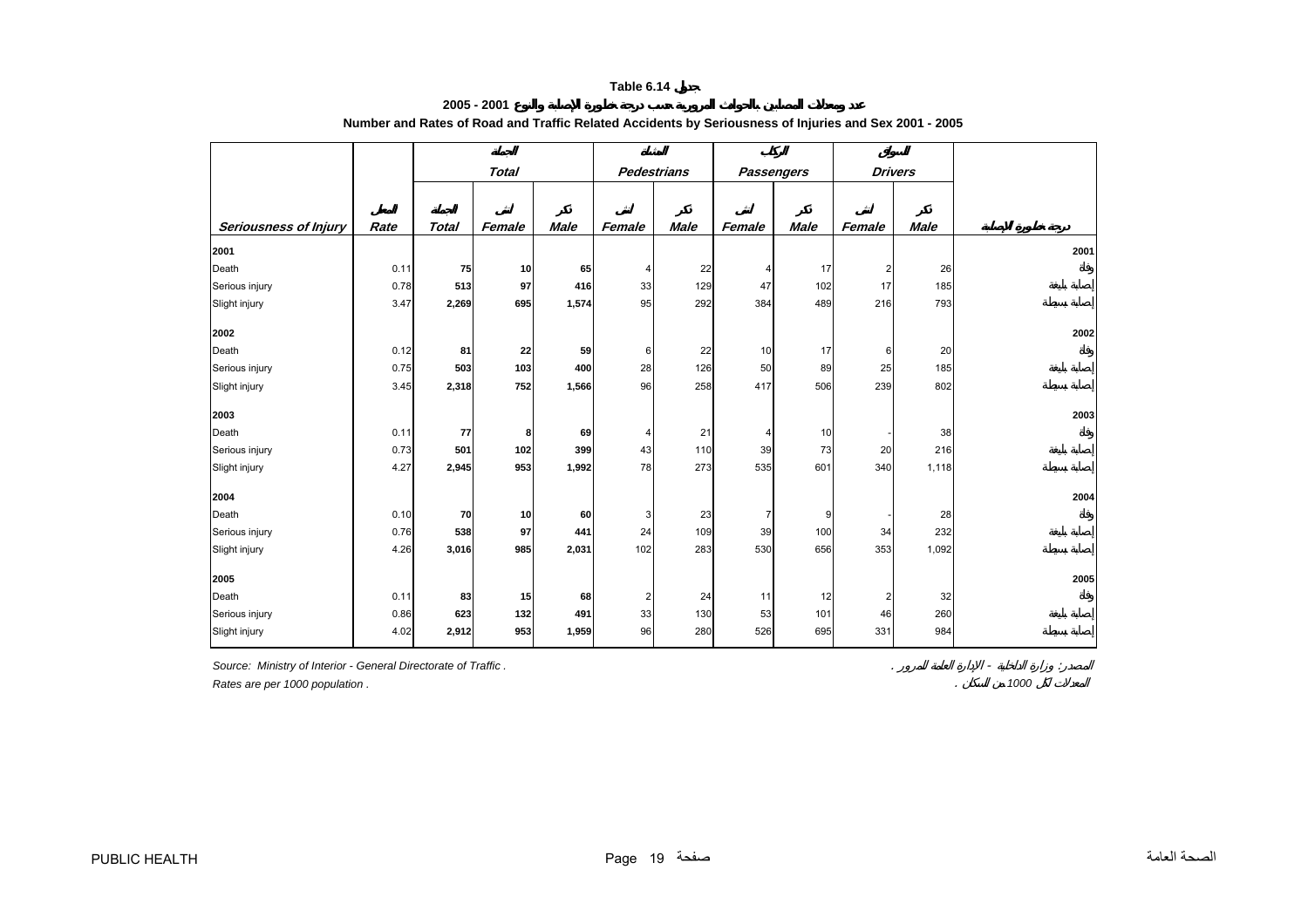<span id="page-19-0"></span>





*6.14* :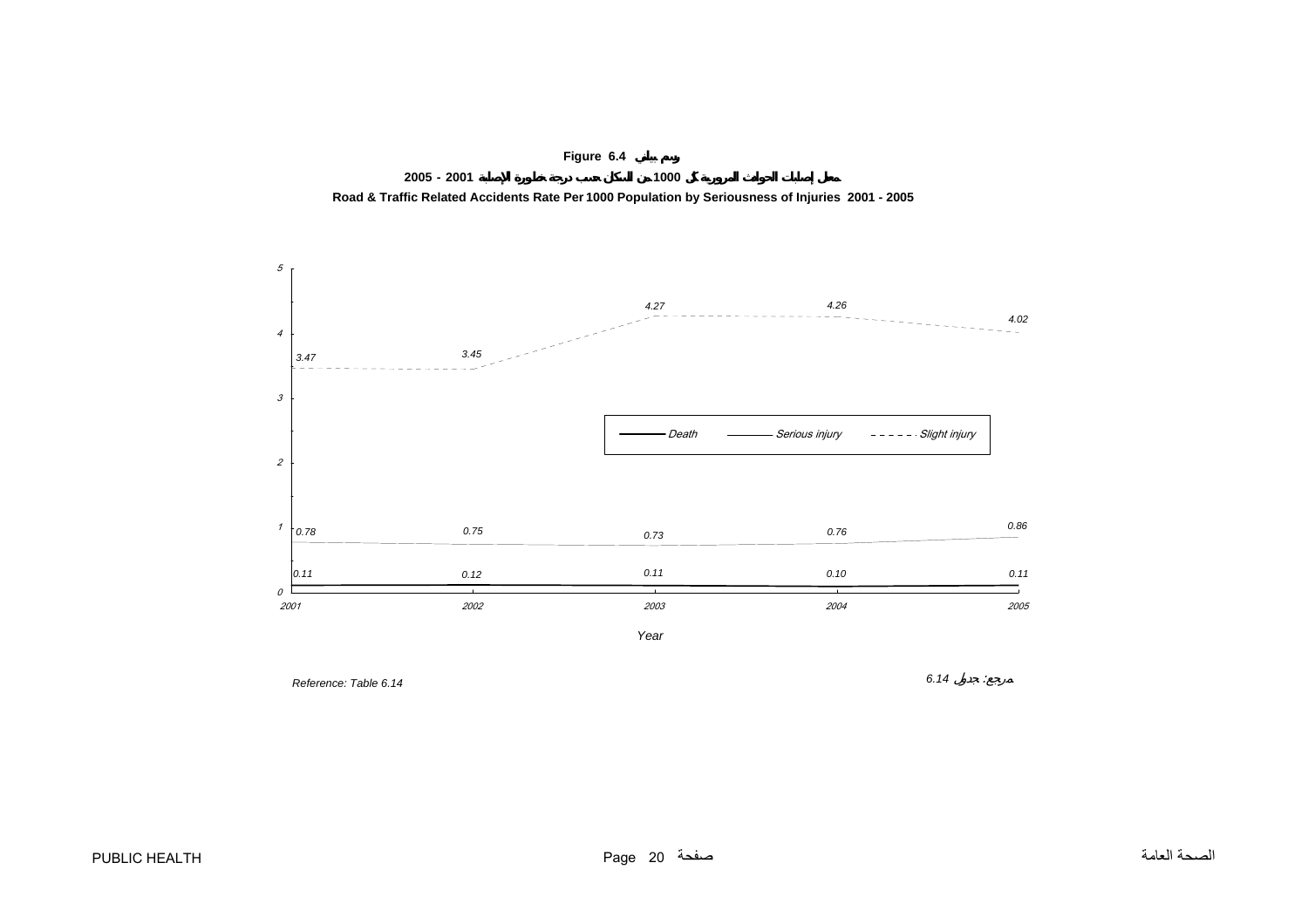#### **2005 1000 Number and Rates of Work Injuries and Deaths Per 1000 Insured Persons by Nationality and Division of Economic Activity 2005**

<span id="page-20-0"></span>

|                                                     | <b>Number of Insured Persons</b> |         | <b>Total Deaths</b> |      | <b>Total Injuries</b> |      | Non-Bahraini |       | Bahraini      |       |               |
|-----------------------------------------------------|----------------------------------|---------|---------------------|------|-----------------------|------|--------------|-------|---------------|-------|---------------|
| <b>Division of Economic Activity</b>                | Total                            | Non-    | Bahraini Bahraini   | Rate | No.                   | Rate | No.          | Death | <b>Injury</b> | Death | <b>Injury</b> |
| Agriculture & Fishing                               | 3,845                            | 3,514   | 331                 |      |                       | 8.3  | 31           |       |               |       | 25            |
| Mining & Quarrying                                  |                                  |         |                     |      |                       |      |              |       |               |       |               |
| Manufacturing                                       | 62,053                           | 44,647  | 17,406              |      |                       | 11.4 | 708          |       | 278           |       | 430           |
| Electricity, Gas & Water                            | 1,331                            | 734     | 597                 |      |                       | 15.8 | 21           |       |               |       |               |
| <b>Building &amp; Construction</b>                  | 88,401                           | 75,408  | 12,993              | 0.2  | 17                    | 9.9  | 872          | 16    | 661           |       | 211           |
| Wholesale, Retail trades, Restaurants & Hotels      | 73,199                           | 59,061  | 14,138              | 0.1  | 6                     | 4.0  | 290          |       | 124           |       | 166           |
| Transport, Storage & Communications                 | 13,068                           | 6,774   | 6,294               | 0.1  |                       | 17.9 | 234          |       | 151           |       | 83            |
| Finance, Insurance, Real Estate & Business Services | 14,728                           | 6,044   | 8,684               |      |                       | 3.8  | 56           |       | 10            |       | 46            |
| Community Social & Personal Services                | 41,253                           | 31,639  | 9,614               |      |                       | 5.2  | 216          |       | 54            |       | 162           |
| Others Activities not Elsewhere Classified          | 285                              | 20      | 265                 |      |                       |      |              |       |               |       |               |
| Total                                               | 298,167                          | 227,845 | 70,322              | 0.1  | 29                    | 8.1  | 2,428        | 26    | 1,295         | 3     | 1,133         |

*Note: the data represent only persons covered by social insurance.* . :

*Source: General Organisation for Social Insurance.* . :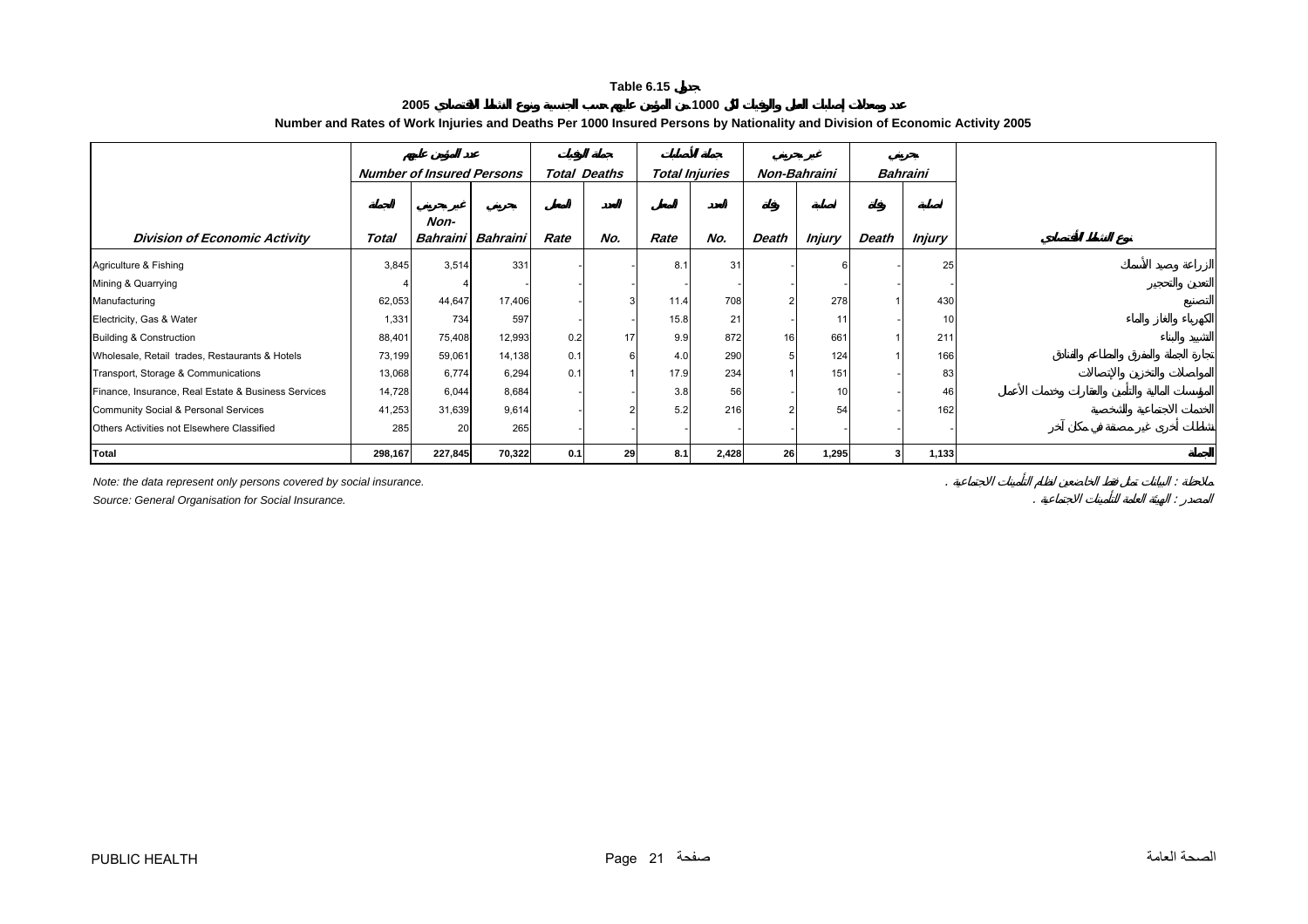**2005**

**1000**

**Work Injuries and Deaths Rates Per 1000 Insured Persons by Nationality and Division of Economic Activity 2005** 

<span id="page-21-0"></span>

|                                                       | 2005    |      | 2004             |      | 2003    |      | 2002    |      | 2001    |      |
|-------------------------------------------------------|---------|------|------------------|------|---------|------|---------|------|---------|------|
|                                                       |         |      |                  |      |         |      |         |      |         |      |
|                                                       |         |      |                  |      |         |      |         |      |         |      |
| <b>Division of Economic Activity</b>                  | Non-Bah | Bah  | Non-Bah          | Bah  | Non-Bah | Bah  | Non-Bah | Bah  | Non-Bah | Bah  |
| Agriculture & Fishing                                 | 1.7     | 75.5 | 1.7              | 90.4 | 1.7     | 99.4 | 6.2     | 20.6 | 4.4     | 80.2 |
| Mining & Quarrying                                    |         |      |                  |      |         |      |         |      |         |      |
| Manufacturing                                         | 6.2     | 24.7 | 7.2              | 26.5 | 7.5     | 29.8 | 16.7    | 15.9 | 7.2     | 27.8 |
| Electricity, Gas & Water                              | 15.0    | 16.8 | 13.7             | 12.6 | 12.3    | 33.6 | 22.7    | 26.5 | 18.2    | 40.0 |
| Building & Construction                               | 8.8     | 16.2 | 7.5              | 13.4 | 10.2    | 20.2 | 46.5    | 6.4  | 16.2    | 34.5 |
| Wholesale, Retail trades, Restaurants & Hotels        | 2.1     | 11.7 | 2.2              | 10.6 | 3.0     | 11.6 | 11.5    | 5.3  | 5.1     | 15.8 |
| Transport, Storage & Communications                   | 22.3    | 13.2 | 17.1             | 20.1 | 15.4    | 16.5 | 11.0    | 23.4 | 27.4    | 21.5 |
| Financing, Insurance, Real Estate & Business Services | 1.7     | 5.3  | 4.7              | 5.0  | 4.6     | 4.5  | 2.2     | 11.1 | 6.2     | 7.7  |
| Community Social & Personal Services                  | 1.7     | 16.9 | 2.0              | 14.4 | 3.2     | 18.1 | 7.1     | 9.4  | 6.9     | 28.1 |
| Others Activities not Elsewhere                       |         |      |                  |      |         |      |         |      | 22.4    | 66.9 |
| <b>Total</b>                                          | 56.8    | 16.1 | 5.8 <sub>1</sub> | 16.5 | 7.1     | 19.4 | 17.3    | 9.9  | 10.7    | 25.1 |

*Note: the data represent only persons covered by social insurance.* . :

*Source: General Organisation for Social Insurance.* . :